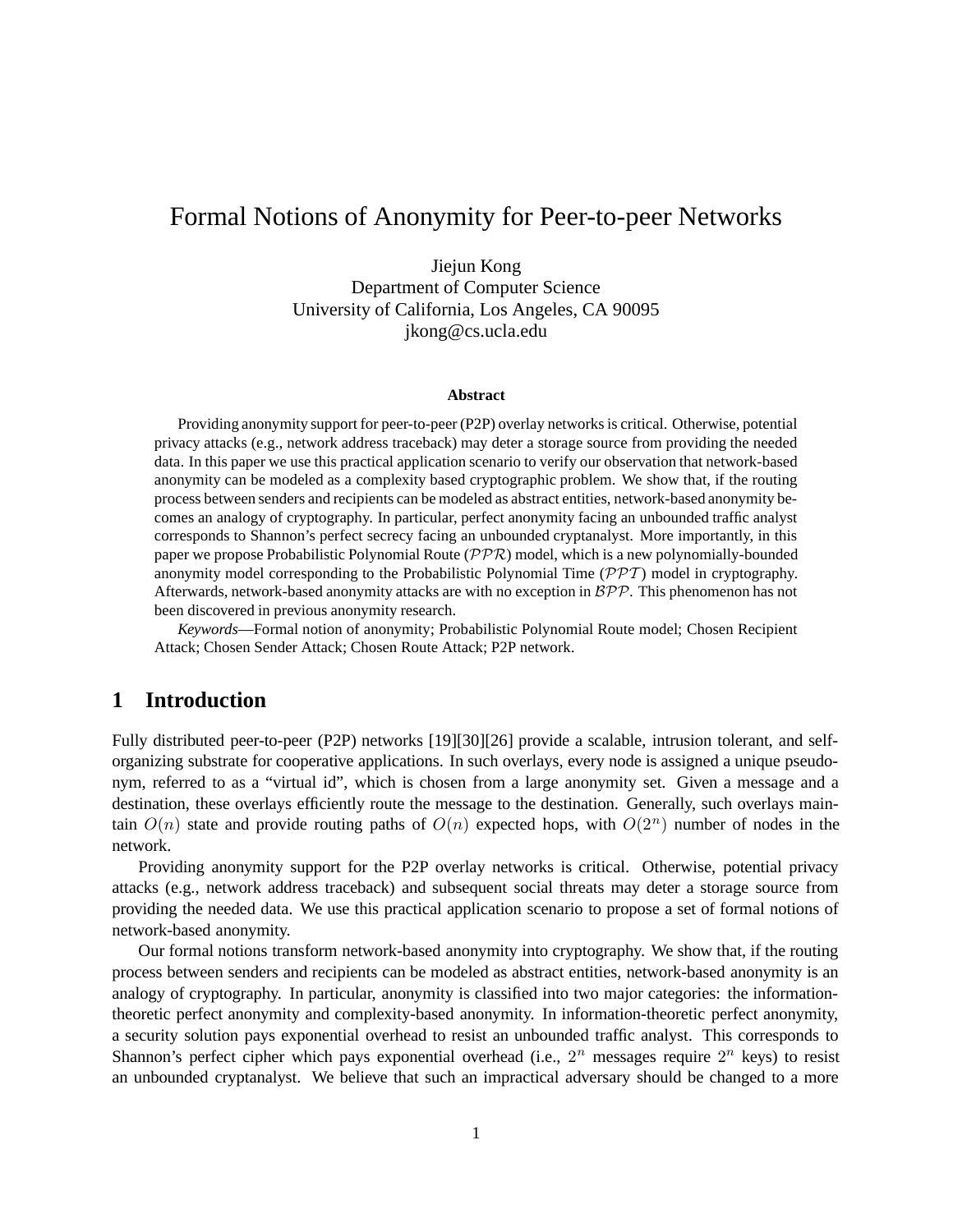practical adversary whose capability is polynomially bounded. Therefore, we propose a set of formal notions based on the Probabilistic Polynomial Route (PPR) model, which is a *new anonymity model* corresponding to the Probabilistic Polynomial Time  $(\mathcal{PPT})$  model in cryptography. We further propose a set of advanced anonymity attacks, namely chosen recipient attack (CRA) against sender anonymity, chosen sender attack (CSA) against recipient anonymity, and chosen route attack (CRtA) against both sender and recipient anonymity. Though these advanced anonymity attacks have not been studied in previous research, they are feasible attacks that can be realized by a more capable but polynomially-bounded adversary. In addition to these new notions to formalize anonymity problem statements, we also propose fully distributed polynomially-bounded (in particular quadratically bounded) solutions to ensure  $PPR$  anonymity in a scalable P2P network.

The paper is organized as follows. Section 2 explains background and related work. The informationtheoretic perfect anonymity, the complexity-based PPR model and associated formal notions are specified in Section 3. In Section 4 we present a prototype solution to implement  $PPR$  anonymity using  $O(n^2)$ time-complexity and  $O(n)$  space-complexity. Finally Section 5 concludes the paper.

# **2 Background and Related Work**

#### **2.1 Informal anonymity notions**

Pfitzmann and Köhntopp [16] introduced a set of informal definitions that characterizes anonymity threats in fixed networks. In a distributed system or computer network, members are identified by unique IDs. Network transmissions are treated as the *items of interest* (IOIs). *Pseudonym* is an identifier of subjects to be protected. It could be associated with a sender node, a recipient node, or any protégé demanding protection. The concept of *pseudonymity* is defined as the use of pseudonyms as IDs. The concept of *anonymity* is defined as the state of being not identifiable with a set of subjects, namely the *anonymity set*. In a network comprised of network nodes, the anonymity set is the set of all (uncompromised) network members in the network.

The concept of *anonymity* is defined in terms of *unlinkability* or *unobservability*. The difference between unlinkability and unobservability is whether security protection covers IOIs or not:

• *Unlinkability:* Anonymity in terms of unlinkability is defined as unlinkability of an IOI and a pseudonym. An anonymous IOI is not linkable to any pseudonym, and an anonymous pseudonym is not linkable to any IOI. More specifically, *sender anonymity* means that a particular transmission is not linkable to any sender's pseudonym, and any transmission is not linkable to a particular sender's pseudonym. *Recipient anonymity* is similarly defined.

A property weaker than these two cases is *relationship anonymity* where two or more identity pseudonyms are unlinkable. In particular for senders and recipients, it is not possible to trace who communicates with whom, though it may be possible to trace who is the sender, or who is the recipient. In other words, sender's pseudonym and recipient's pseudonym (or recipients' pseudonyms in case of multicast) are unlinkable.

• *Unobservability*: Unobservability also protects IOIs from being exposed. That is, the message transmission is not discernible from random noise. More specifically, *sender unobservability* means that a could-be sender's transmission is not noticeable. *Recipient unobservability* means that a could-be recipient's transmission is not noticeable. *Relationship observability* means that it is not noticeable whether anything is sent from a set of could-be senders to a set of could-be recipients.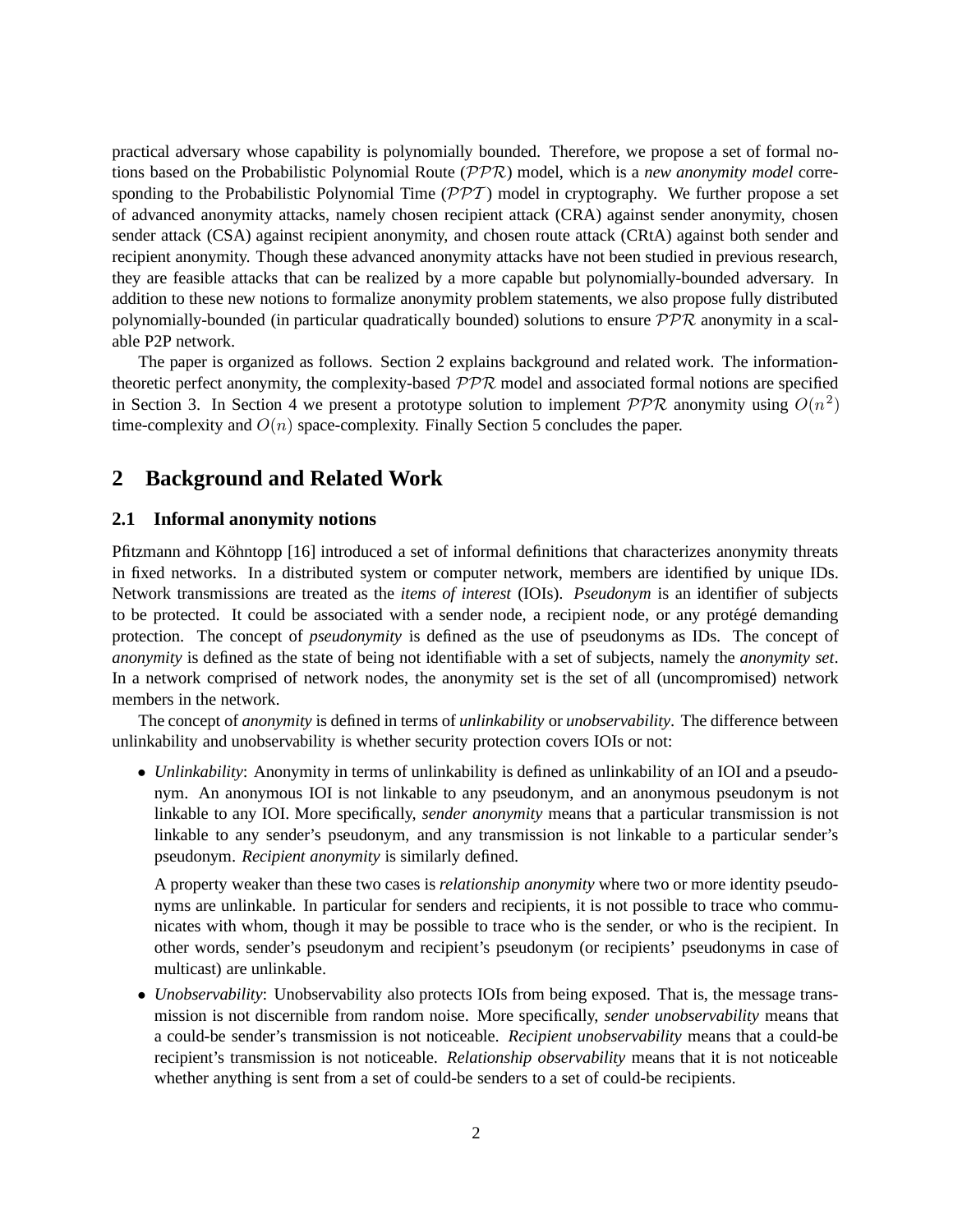Unobservability states that a transmission is *not* interceptable by adversary. In a network with finite members<sup>1</sup>, this can be achieved either by (1) making network transmissions indistinguishable from random physical noises, or (2) maintaining radio silence. The first method may be useful to fool external adversary. But in the presence of internal adversary, anonymity in terms of unobservability can only be achieved by radio silence (or equivalence) so that nobody can receive it. Throughout the paper, we use the term "anonymity" as a synonym of "anonymity in terms of unlinkability".

#### **2.2 Formal anonymity notions**

Information-theoretic models for anonymity were independently proposed in [23] and [9]. Our perfect anonymity model will show that these models can be translated into an equivalent form of Shannon's classic notion of perfect secrecy.

Rackoff and Simon [18] and Berman et al. [1] studied how to build a complexity based infrastructure for anonymity, but both of them are totally different from our approach. In a network of  $N$  nodes, Rackoff and Simon's adversary model allows O(1) fraction of compromised nodes and *all* compromised links. Berman et al's adversary model allows  $O(1)$  fraction of compromised nodes and  $O(1)$  fraction of compromised links. Neither fraction is same as the one used in our  $PPR$  anonymity model. In Rackoff and Simon's model, brute-force transmission at each timestep must be implemented to resist a unbounded timing analyst. This impractical adversary model must be relaxed. But a relaxation to  $O(1)$  may be too much. In contrast, we relax the adversary's capability to  $O((\log N)^c)$  (where c is a constant characterizing polynomial bound), a quantity that illustrates the straight-forward mapping between cryptography and anonymity. This is not achieved in [18] and [1].

### **3 Formal Models for Network-based Anonymity**

In this section we employ a new approach to model network security (in particular network-based anonymity). The model is equivalent to the indistinguishable security model used in modern cryptography, but no similar model has ever been used in network security research.

### **3.1 Underlying assumption**

A scalable P2P network on the Internet is a virtual overlay where pairwise communication has nearly uniform cost (i.e., all nodes are one logical hop away). Currently, the pairwise end-to-end latency between any two core Internet routers (located in the contiguous 48 states) is less than 100ms, and the pairwise end-toend latency between any two peer nodes is largely affected by the last-mile connection technology (dialup phone, cable, or DSL). Therefore, the P2P overlay network can be regarded as a virtually fully-connected network with an average pairwise peer-to-peer communication delay  $\tau$ . Clearly, we can use the overlay network to construct a hypercube network with the same number of vertexes/peers but less number of edges (see Appendix B). In particular, it was shown in [20] that Content-Addressable Network [19] (CAN), a wellknown P2P network structure, organizes peer nodes into a hypercube-like structure (Section 4 will show a fully distributed design to organize network peers into a strict hypercube).

 $1$ <sup>1</sup>Unlike Serjantov's Ph.D. thesis [22], where unobservability is defined on an amorphous network with or without upperbound in anonymity set size and traffic amount, we only consider *finite* anonymity sets and *finite* traffic amount. Therefore, dummy traffic, which is also part of IOI, can ensure unlinkability but not unobservability.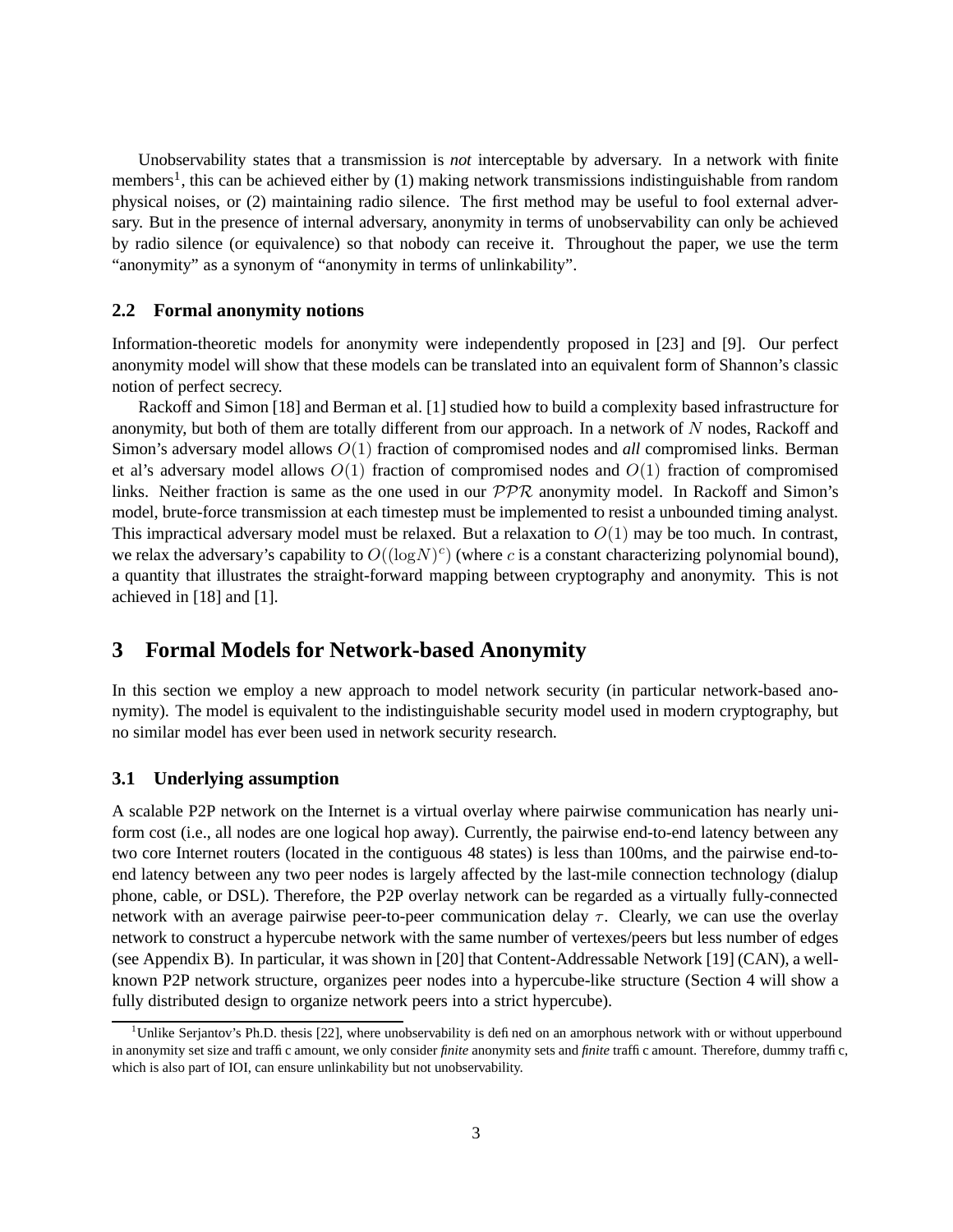The number of vertexes in the *n*-hypercube  $Q_n$  is  $N = 2^n$ . If the number of peer nodes in the P2P network,  $2^n < N < 2^{n+1}$ , cannot form an exact hypercube, then we form a hypercube network with some empty vertexes. All edges connected to the empty vertexes are also removed. For the ease of analysis, we will use *n*-hypercube  $Q_n$  in all discussions. The number of edges in  $Q_n$  is  $2^{n-1} \cdot n$ . For two diagonal nodes (i.e., two nodes with maximal distance) in  $Q_n$ , a simple oblivious routing strategy is to choose next stop by flipping one bit. In optimal routing (i.e., with minimal hop count en route) like the one specified in Algorithm 3, a flipped bit will not be flipped again. Therefore, there are totally  $n!$  possible routes between the two diagonal nodes. By Stirling's Formula

$$
n! = \sqrt{2\pi n} \cdot \left(\frac{n}{e}\right)^n \cdot \left(1 + \frac{1}{12n} + O\left(\frac{1}{n^2}\right)\right),
$$

the number of possible routes between the two diagonal nodes is an exponential quantity, which is larger than any polynomial when  $n$  is sufficiently large. It is easy to ensure this super-polynomial property for routes between any pair of nodes (even in the worst case the pair of nodes are neighbors) by a tractable tradeoff on efficiency—the source sender can always use its diagonal node<sup>2</sup> as a relay.

Like other formal notions, our assumptions may be questioned when applied to the real world.

**Remark 1** It is valid to question our model by saying its practicality is limited by the scale of a P2P network. A P2P network with  $2^{30}$  peer nodes (where the network scale in our is model measured by the *network diameter*<sup>3</sup> *30) may be possible today, but one with* 2 <sup>128</sup> *is clearly not.*

*We believe the question can be answered in two ways.*

*1. First, compromising different peer nodes and tapping different links in a very large scale network (like the Internet) is not as easy as encrypting/decrypting a block of bits on a CPU. Think about a modern crypto-system that cannot be compromised by a polynomially-bounded adversary with non-negligible probability, the reasonable key size of the crypto-system is determined by the perencryption/decryption cost using state-of-art computation capabilities (as analyzed in [13]). What modern cryptographers have developed is the asymptotic bound between the cost of the adversary and the cost of the legitimate side. When the per-encryption/decryption cost is much higher (as in 1950s), the key size is allowed to be much smaller.*

*Similarly, the scale of a network is limited by the per-node & per-link deployment cost. What we are developing is also the asymptotic bound between the cost of the adversary and the cost of the* legitimate side. If the cost of compromising a peer node and tapping a link is high, then the network *scale is not necessarily large.*

2. Second, as the paper title says, we are interested in formal notions that will reveal the asymptotic *bounds between the cost of the adversary and the cost of the legitimate side. A deployment-wise argument is valid against empirical system design, but should not be used to discourage a formalization effort.*

**Remark 2** *It is also valid to raise efficiency concerns about polynomially bounded algorithms. In practice, not all polynomially bounded algorithms are efficient on nowadays hardware. Nevertheless, the new formal model proposed in this paper is merely a foundation of developing new anonymous protocols that are very different from current notion of* k*-anonymity [27][29]. In a practical anonymous protocol design, we believe that the protocol efficiency can be significantly improved by state-of-art network research, system research and cryptologic research.*

<sup>&</sup>lt;sup>2</sup>In this paper, the upper half of  $Q_n$  is allowed to be empty, thus the source should use its diagonal node in the lower half  $Q_{n-1}$ . <sup>3</sup>Network diameter is defined as the maximal of minimal hop count between any pair of network nodes.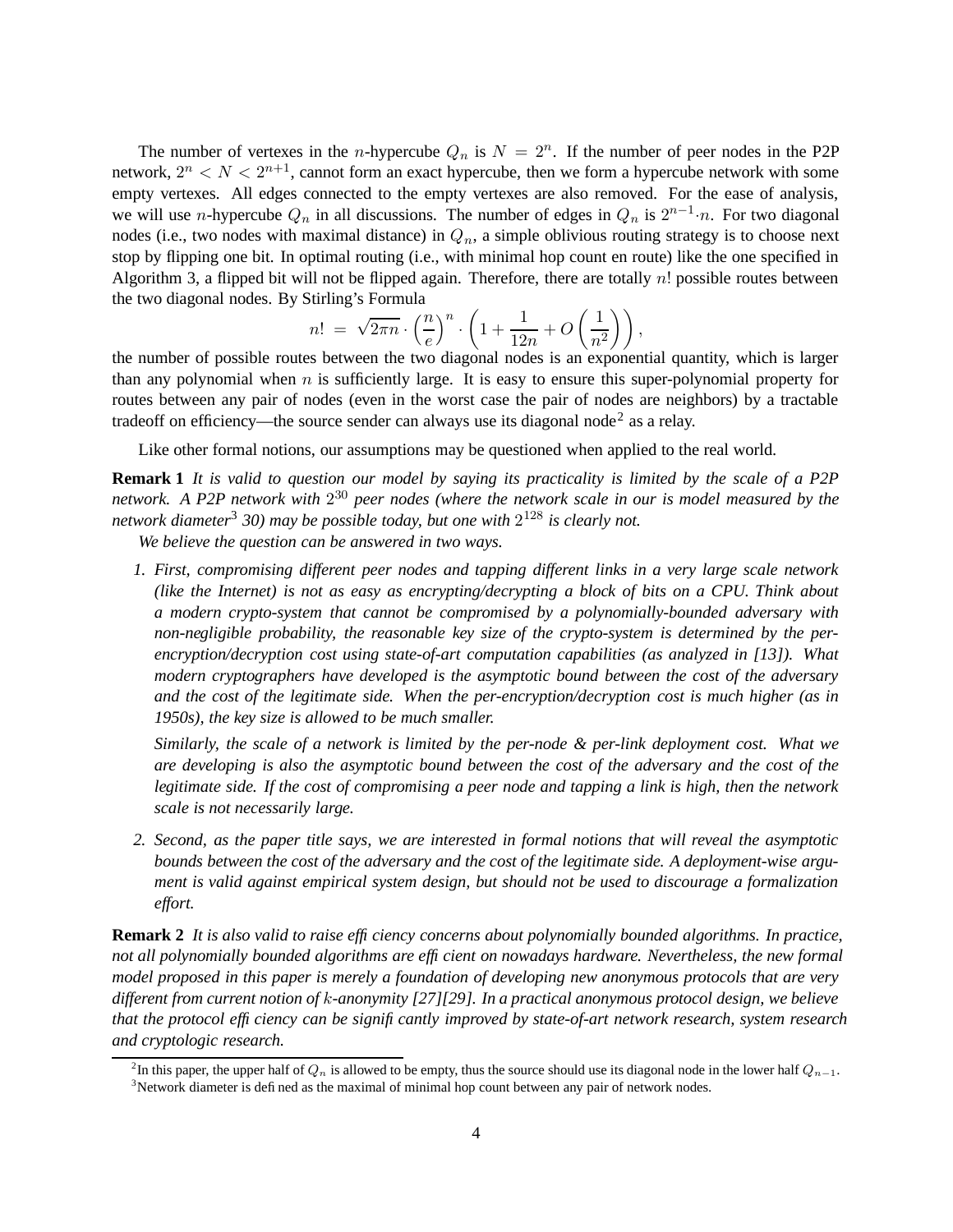#### **3.2 Information-theoretic perfect anonymity: an analogue to Shannon's perfect secrecy**

At first, we use an intuitive argument to demonstrate that perfect anonymity can be achieved for an anonymity set of finite size. The concept of perfect anonymity in information theoretic models is similar to the concept of perfect secrecy proposed in Shannon's information theoretic secrecy paper [25].

Shannon developed the notion of *perfect secrecy* for message encryption based on information theory. Perfect cipher is a mathematical relation amongst three random variables  $K, M, E$  in  $f$  *nite* key space  $K$ , message/plaintext space M, and cryptogram/ciphertext space  $\mathcal{E}$ , respectively.  $H(M)$  denotes the entropy of M.  $H(M|E)$  denotes the conditional entropy of M after cryptograms are intercepted by an external adversary. The entropy difference  $A(M, E) = H(M) - H(M|E)$  is the amount of information about M which an external adversary obtains.

Intuitively, the adversary gains zero information about message in a perfect system even if it intercepts all cryptograms, i.e.,  $H(M) = H(M|E)$ . Given any cryptogram  $e \in \mathcal{E}$ , Figure 1 states that the adversary has to uniformly choose the candidate message m from the entire message space  $\mathcal M$  if the secret key k is uniformly distributed over the key space  $K^4$ . Hence each candidate message is equally likely. As a result, although an adversary knows the finite spaces *a priori* and intercepts all cryptograms, information gained *a posteriori* is no more than the *a priori* knowledge. Any adversary cannot compromise perfect message secrecy even if it is given infinite time to exhaustively search the entire finite spaces. It was shown that *one-time pad* (or *Vernam cipher* [28] with one-time key bits) achieves perfect secrecy as long as the number of keys is not less than the number of messages.

Similarly, ideal anonymity can be defined on uniform distributions and the difference between *a priori* and *a posteriori* knowledge. For an anonymity set of size N, if the adversary's *a priori* knowledge (which is quantified by entropy) about the sender/recipient before attack (i.e., intercepting IOI) equals the *a posteriori* knowledge after attack, then we have perfect sender/recipient anonymity.

As depicted in Figure 3, simply by replacing plaintext  $M$ , key  $K$ , ciphertext  $E$  with sender anonymity set S, recipient anonymity set R and end-to-end communication event set X (in this case data delivery is an analogue of encryption, delivery acknowledgement is an analogue of decryption), respectively, we have the upper-bound of anonymity protection, namely *perfect anonymity*, in a system of finite members.

The above intuitive view is presented for the ease of comprehension. We formally specify perfect anonymity below:

**Definition 3** (Perfect anonymity) For a set of event space S, let  $X<sub>S</sub>$  be a discrete random variable with *probabilistic distribution*  $p(i) = Pr[X_S = i]$  *where i represents each possible value that*  $X_S$  *can take.* If *the* event space S denotes an anonymity set, then  $X<sub>S</sub>$  represents the identity pseudonyms. If the event space S denotes the set of all end-to-end communication events, then  $X<sub>S</sub>$  represents the end-to-end routing path *(being eavesdropped) between any sender and any recipient.*

*The adversary's a priori knowledge about the sender/recipient is measured by the uncertainty entropy before any communication event occurs:*

$$
H(X_{AS}) = -\sum_{i \in X_{AS}} p(i) \cdot \log p(i)
$$

*where* AS *is the anonymity set.*

<sup>&</sup>lt;sup>4</sup> People normally think perfect cipher is simply keyed exclusive-OR  $XOR(key, \cdot)$ . In this paper, we use any keyed transformation  $f_{key}$ . This conforms to Shannon's original notion, which explicitly states keys are used in transformations. Keyed exclusive-OR is just a specific form of keyed transformation. Indeed, any family of permutations that constructs Latin Square is qualified according to Shannon.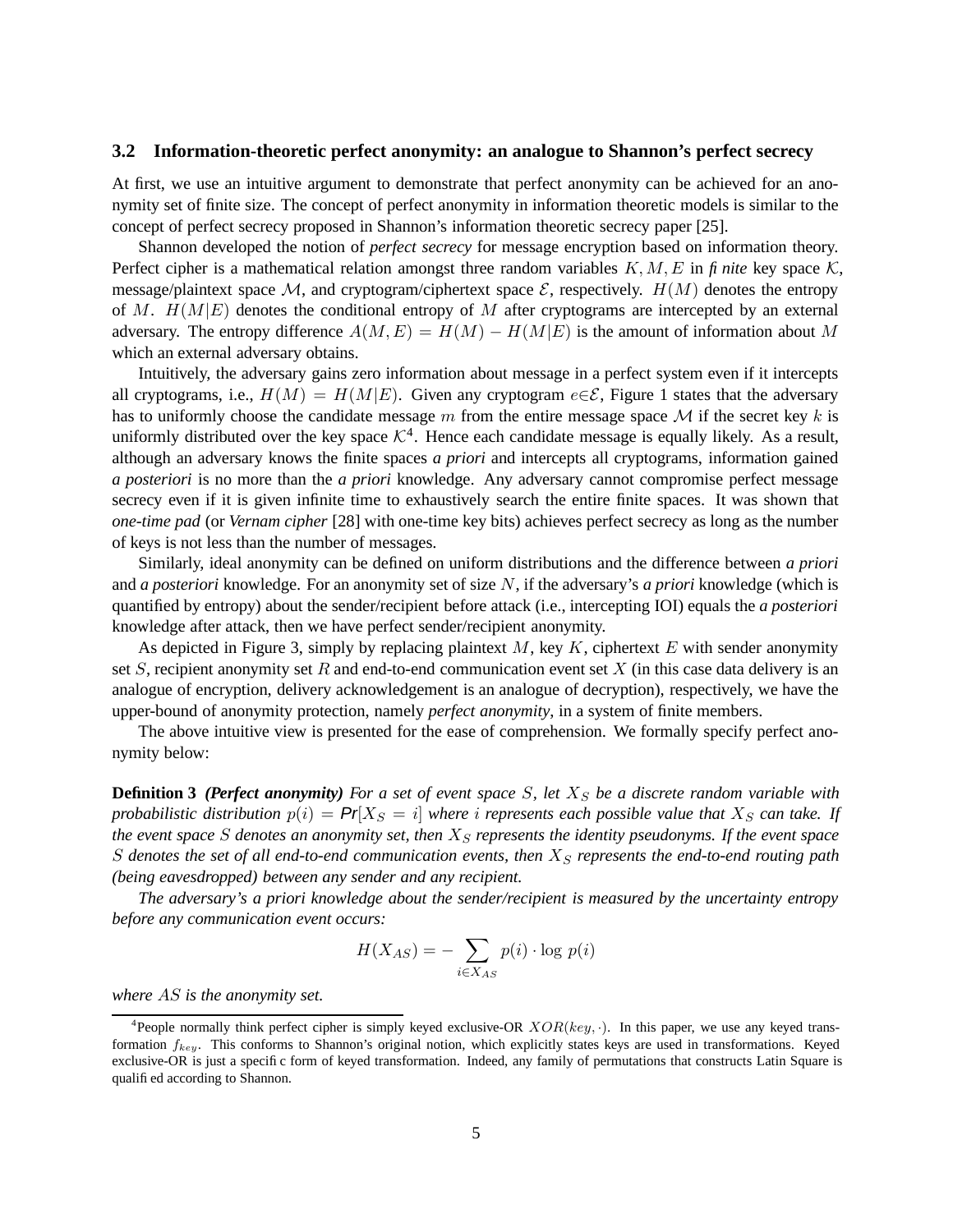





Figure 1: **Perfect cipher**  $f_{key}(m_i) \rightarrow e_j$  ( $f_{key}$ , the keyed transformation functions, are denoted as numbers)

Figure 2: **Perfect cipher as Latin Square** (a *de facto* XOR. e.g., 1=00, 2=01, 3=10, 4=11)

Figure 3: **Perfect anonymity when**  $N = 4$  (End-to-end communication events are denoted as numbers)



Figure 4: **Perfect sender anonymity: synchronized senders & real events indistinguishable from dummy/decoy events** (using an explicit recipient  $r_3$  in example)



Figure 5: **Perfect recipient anonymity: broadcast to all recipients & real events indistinguishable from dummy/decoy events** (using an explicit sender  $s_2$  in example)



Figure 6: **Sender anonymity** (public communication & chosen recipient)



Figure 7: **Recipient anonymity** (public communication & chosen sender)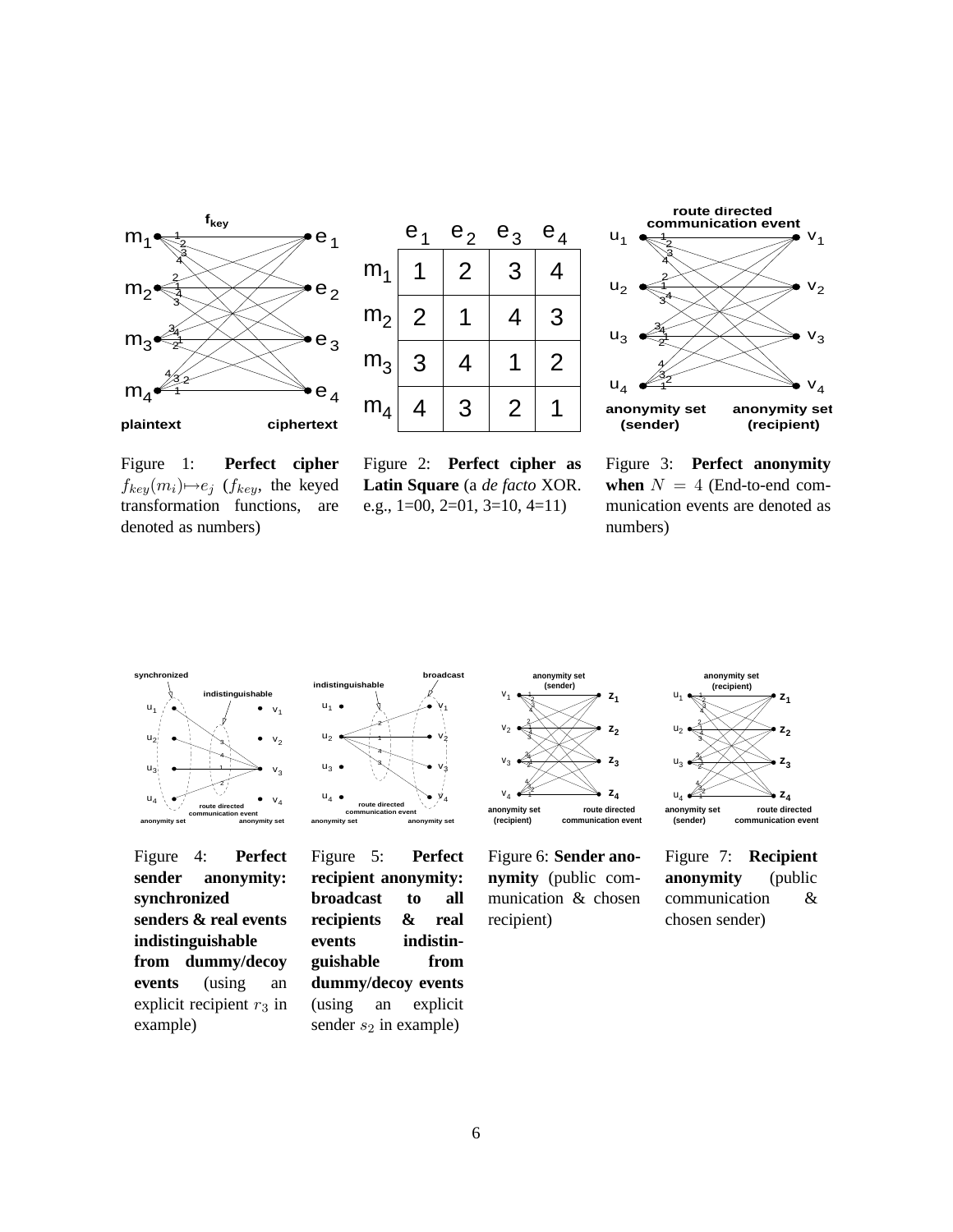*The adversary's a posteriori knowledge about the sender/recipient is measured by the uncertainty entropy after all communication events occur (which are intercepted by the adversary):*

$$
H(X_{AS}|C) = -\sum_{i \in X_{AS}, j \in C} p(i,j) \cdot \log p(i|j)
$$
 (1)

*where* AS *is the anonymity set,* C *is the set of intercepted communication events, and conditional probability*  $p(i|j) = \frac{p(i,j)}{\sum_{i \in X} j_i}$  $\frac{p(i,j)}{i \in X_{AS}} \frac{p(i,j)}{p(i,j)}.$ 

An anonymous communication scheme ensures perfect anonymity for sender or recipient if  $H(X_{AS}) =$  $H(X_{AS}|C)$ *. Otherwise the compromise of anonymity is measured by the difference or the ratio between these two quantities.*

#### **Remark 4** *Equation (1) is the simplified result. It is derived from the procedure below.*

*Suppose* XAS *and* X<sup>C</sup> *are two random variables on sample space sets* AS *and* C*, respectively. For any fixed value* j *of* XC*, by the definition of entropy we have*

$$
H(X_{AS}|j) = -\sum_{i \in X_{AS}} p(i|j) \cdot \log p(i|j).
$$

*Thus* the conditional entropy  $H(X_{AS}|X_C)$  is the weighted average of the entropies  $H(X_{AS}|j)$  over the *probability distribution of* j

$$
H(X_{AS}|X_C) = -\sum_{i \in X_{AS}, j \in X_C} p(j) \cdot p(i|j) \cdot \log p(i|j) = -\sum_{i \in X_{AS}, j \in X_C} p(i,j) \cdot \log p(i|j).
$$

*The* conditional entropy on the entire set C is a special case when the random variable  $X_C$  takes on C

$$
H(X_{AS}|C) = -\sum_{i \in X_{AS}, j \in C} p(i,j) \cdot \log p(i|j).
$$

**Example 5** Let's consider a random network of four nodes  $AS = \{v_1, v_2, v_3, v_4\}$ . Suppose during the entire network lifetime, the only communication event is a unicast from  $v_1$  to  $v_3$ , and the packets are all *in* cleartext. The adversary's a priori knowledge about the sender and the recipient is  $H(X_{AS}) = 2$ . The *adversary's a posteriori knowledge about the sender and the recipient is*  $H(X_{AS}|C) = 0$  *after its timing analysis and content analysis.*

**Example 6** *Suppose during the entire network lifetime, in the same network the only communication event* is a multicast from  $v_1$  to  $\{v_2, v_3\}$ , and the packets are all in cleartext. The adversary's a priori knowledge *about* the sender and the recipient is  $H(X_{AS}) = 2$ . The adversary's a posteriori knowledge about the *sender is*  $H(X_{AS}|C) = 0$ *, and about the recipient is*  $H(X_{AS}|C) = 1$ *.* 

**[DC-net: complete graph]** Figure 3 explains the reason why Chaum's DC-net [5] ensures perfect anonymity. Let's enumerate the conditions to implement perfect anonymity by DC-net:

- The system lifetime is divided into t unit time slots. In [5], only one message communication is discussed, thus  $t = 1$ .
- Every pair of nodes share an l·t-bit key *a priori*. In [5], only one bit communication (i.e., whether to pay the bill for dining cryptographers) is discussed,  $l = 1$ . However, we must add a 1-bit decoy flag to differentiate real transmissions from decoy transmissions, then  $l = 2$ .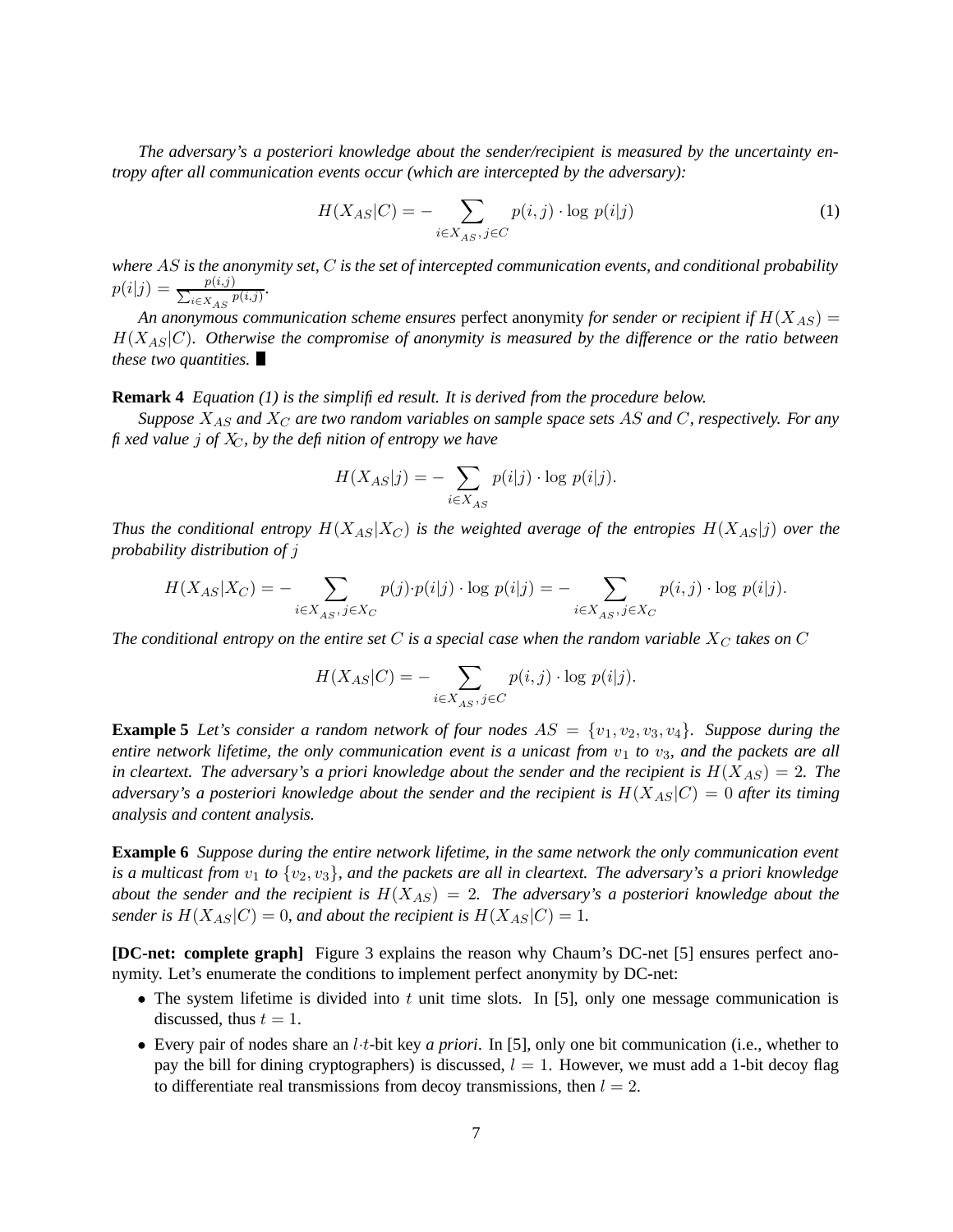- The DC-net topology is a fully connected network (the closed ring topology suggested in [5] is discussed right below).
- Every node must synchronously send out a packet (of a uniform packet format) to all immediate neighbors (i.e., all other nodes) per unit time slot. The ith l-bit key is used at the ith time slot. To transmit a perfectly anonymous message of  $l - 1$  bits, the real sender assembles a packet with the decoy flag *unset* and enciphers the entire packet by Vernam cipher using the l-bit key shared with the real recipient, while each decoy packet *sets* its decoy flag and holds  $l - 1$  truly random bits.

The DC-net of complete graph cannot deliver more than  $(l-1) \cdot t$  bits perfectly anonymous message for all communicating pairs, but it is not vulnerable to an adversary with unbounded computation resource and unbounded network resource.

**[DC-net: closed ring]** If the DC-net topology is the closed ring as suggested in [5], then it emulates a fully connected network by using other nodes as forwarders:

- The unit time slot must be longer than the round-trip forwarding delay on the ring. Each link's capacity is large enough (i.e., no congestion happens).
- The number of nodes in the network/ring is not greater than  $2^n$ . Each packet has two *n*-bit fields: one for the sender and the other for the recipent, and an  $(l - n)$ -bit payload field. The uniform packet length is  $n + l$  bits. The packet format is:

|          | Enciphered with <i>l</i> -bit key shared with the recipient |                 |  |  |  |  |
|----------|-------------------------------------------------------------|-----------------|--|--|--|--|
|          | sender field recipient field                                | message payload |  |  |  |  |
| $n$ bits | $n$ bits                                                    | $l - n$ bits    |  |  |  |  |

A sender puts its own label in the sender field, puts the real recipient's label in the recipient field (or its own label in the recipient field if this is a decoy packet), enciphers the recipient and the message payload fields using the l-bit key shared with the recipient.

Note that there is a subtle assumption made in the fully-connected DC-net—a node knows it is the real recipient if it receives an incoming non-decoy packet. This assumption eliminates the need of identifying the sender and the recipient in packet format definition. However, now the assumption is *not* true as packet forwarding is introduced in DC-ring, we have to add the n-bit sender field and the n-bit recipient field. Key management is explained right below. In order to avoid deciphering collisions on the n-bit recipient field, we have to enforce the rule that *distinct* n-bit keys are shared between the sender and different nodes. Moreover, the sender field must be in cleartext so that each receiving node knows which key to use in its deciphering trial.

• Every pair of nodes share an l·t-bit key *a priori*. The ith l-bit key is used at the ith time slot.

For each time slot, the first n bits of the *l*-bit key bits follow permutation (i.e., a row in Figure 2) in key sharing. For example, in a network of four nodes  $\{v_1 = 00, v_2 = 01, v_3 = 10, v_4 = 11\}$ , each node may choose an arbitrary row of Figure 2. For the node who has chosen a row, say the second row (01, 00, 11, 10), it randomly shares one value in the row with a node in the network (including itself), e.g., sharing 01 with  $v_3$ , 00 with  $v_2$ , 11 with  $v_4$  and 10 with  $v_1$  as long as no collision happens in the *n*-bit key sharing. The other  $(l - n)$  key bits are random bits.

• A packet is suppressed by the sender at the time of seeing the packet again.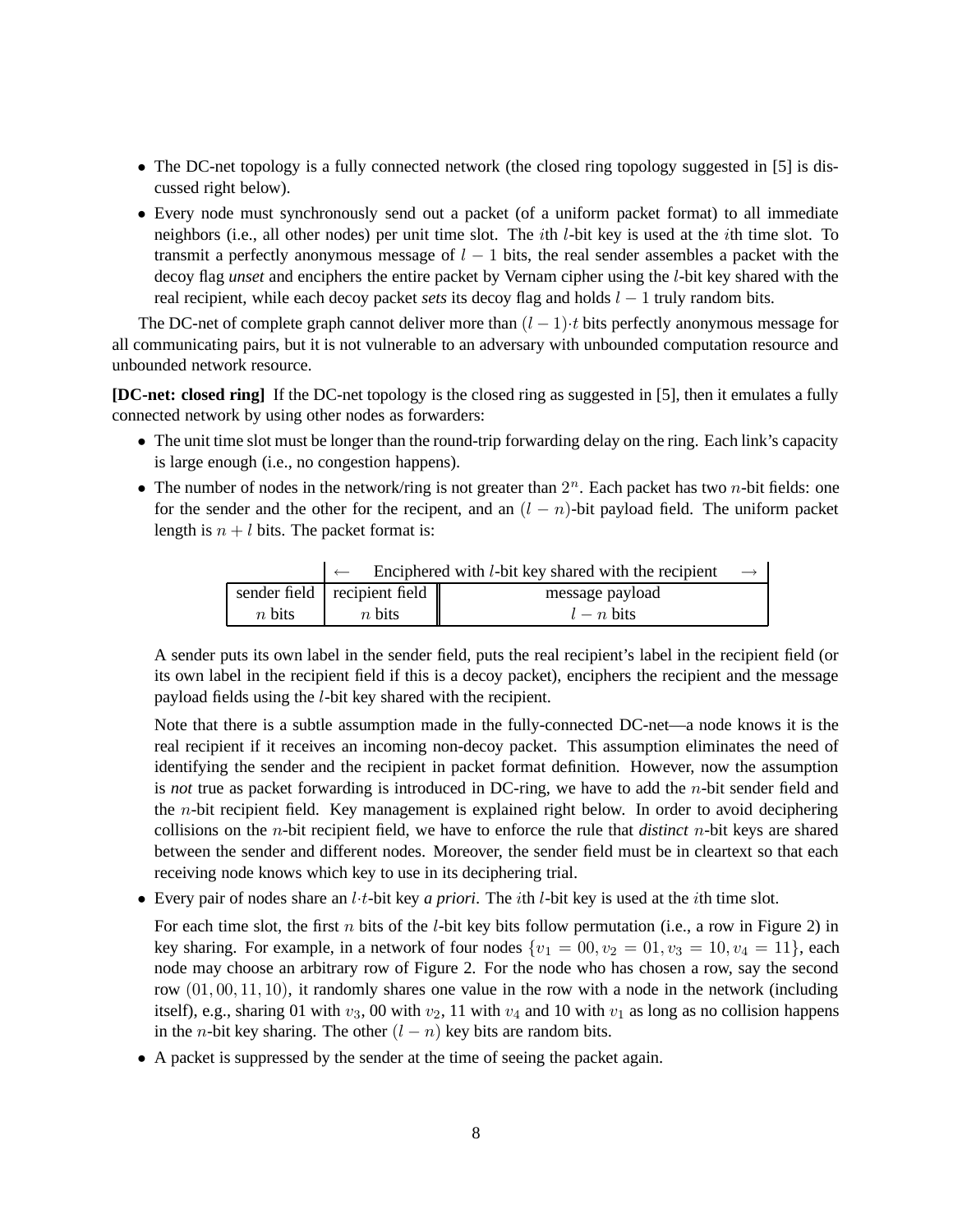• For each forwarder, it tries to decipher the recipient and the payload fields using the *l*-bit key shared with the sender. If the deciphered recipient field matches the node's own label, then the forwarding node knows that it is the real recipient and accepts the deciphered payload. But it will forward the original packet to the next hop as if nothing happened. This way, though the sender field in a packet is public, sender anonymity is achieved because the packet could simply be a decoy (so the "sender" is not really a sender). Recipient anonymity is achieved because each packet travels the entire ring once, a *de facto* network-wide flooding.

**Proof** (sketch): We use Figure 5 and Figure 4. In the figures a route-directed communication event between any two nodes u and v is now implemented by multi-hop forwarding from u to v.

For any sender u, let z denote the enciphered recipient field of its packet, then  $z = v \oplus k_{uv}$  for the recipient v ( $v = u$  for decoy packets) and  $k_{uv}$  is the first n key bits shared between u and v during the current time slot. A packet travels through the entire ring, i.e., it is flooded in the network. This realizes Figure 5 or perfect recipient anonymity. On the other hand, every node must send out a (real or decoy) packet per unit time slot. Hence each node will receive one packet from all other nodes during the current time slot. This realizes Figure 4 or perfect sender anonymity.

The original DC-net paper [5] claimed that this closed ring DC-net is vulnerable to internal attacks. But if perfect anonymity is only defined on the anonymity set comprised of all *uncompromised* nodes, then our study shows that this closed ring DC-net is *not* vulnerable to internal attacks as long as the compromised nodes are protocol compliant (i.e., they forward packets as usual and do not modify packets).

**[DC-net: hypercube]** Hypercube is another topological structure that ensures perfect anonymity against an unbounded adversary. The design is very similar to closed ring DC-net except the following difference:

- The unit time slot must be longer than the forwarding delay on any  $n$ -hop routing path.
- Each packet is flooded over the entire network. An feasible flooding technique is to forward a packet (to all neighbors except the incoming link) only for the first time, and then ignore the same packet later.

#### **3.3** PPR **model**

In perfect security, the adversary has available exponential computing resources, thus it does not matter how the keyed transformation  $f_{key}$  is implemented—even if the keyed transformation is implemented by a hard NP problem, the adversary can break it whatsoever. Modern cryptography abandons this assumption, and assumes instead that the adversary is a probabilistic algorithm who runs in polynomial time. We speak of the *infeasibility* of breaking the security system rather than the information-theoretic notion of *impossibility* of breaking the same system.

We believe that network security should be addressed by a similar formal approach. The overlay network monitoring schemes have admitted that only a polynomially many routes can be effectively monitored [6]. Thus we adopt a probabilistic polynomial-space approach. In our security model, *the adversary can control any single route (of polynomial hops) of its probabilistic choice*, and it can control *polynomially many* such routes during its attack lifetime. Nevertheless, during its attack lifetime the adversary cannot successfully break a set of routes if the set's cardinality is a super-polynomial quantity, that is, asymptotically larger than any polynomial (e.g., the entire  $2^{n-1} \cdot n$  edge set of a hypercube for all sufficiently large network diameter  $n$ 's).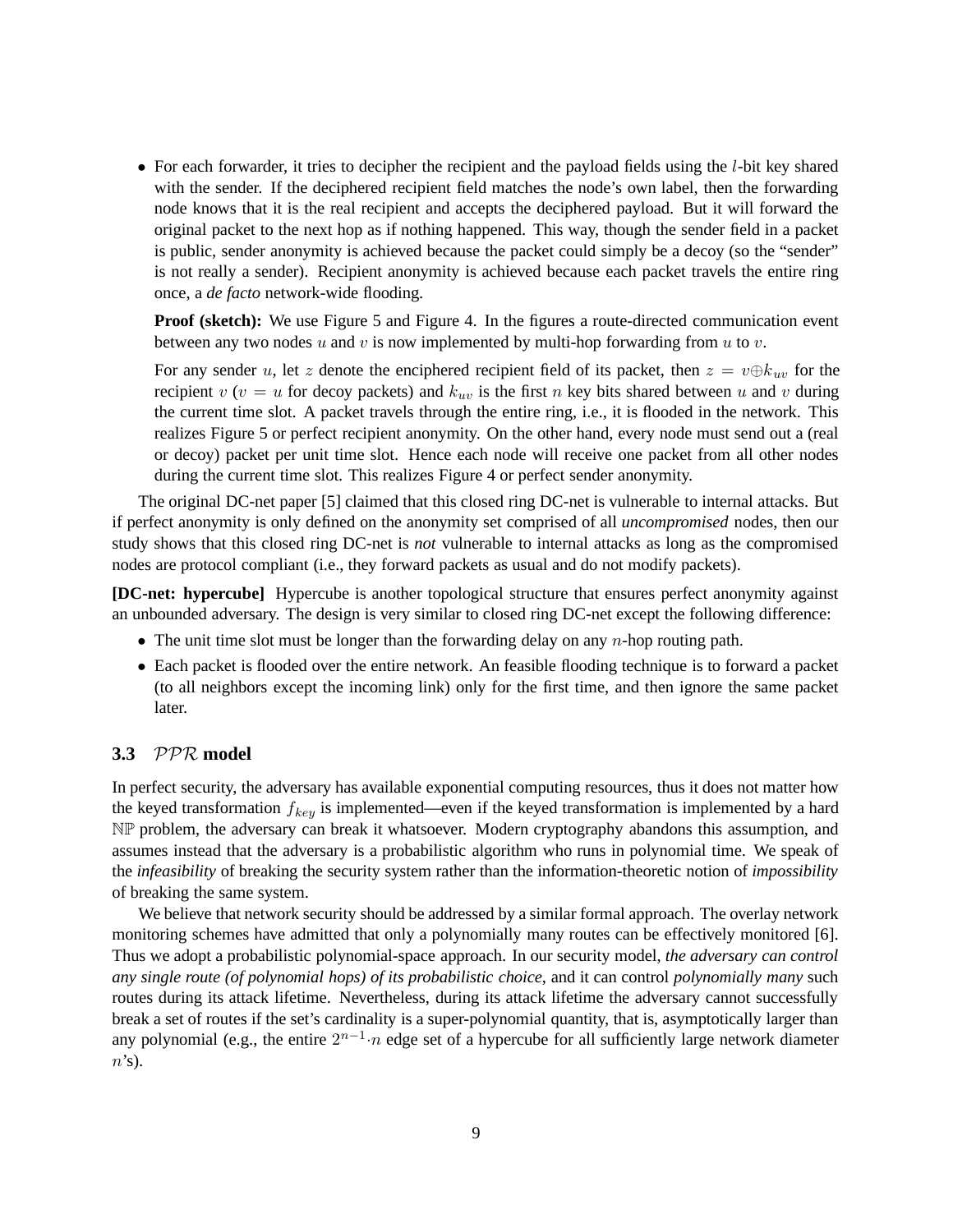**Definition 7** *(Probabilistic Polynomial Route* PPR *network model) A* Probabilistic Polynomial Route (PPR) *is a polynomially-bounded relation between nodes in the sender anonymity set and nodes in the recipient anonymity set. In a PPR network, every node is of*  $O(n^c)$  *space-complexity (i.e., maintain*  $O(n^c)$ *state), and every protocol is accomplished in* O(n c ) *time-complexity (i.e., in* O(n c ) *steps/hops). In particular* for routing, given any sender node as the input, each routing step is treated as a step in a virtual probabilistic *polynomial-time Turing Machine (who treats the entire network as a graph), such that the machine always halts at a recipient node after*  $O(n^c)$  *steps using*  $O(n^c)$  *<i>number of coin-flips for the network diameter*  $n$  *and some integer* c*.*

A PPR adversary can successfully control  $O(n^c)$  paths (including all  $O(n^c)$  nodes and edges on every path) at its probabilistic selection, but cannot control a super-polynomial number (e.g., exponential number) of paths in the network. A  $PPR$  adversary meanwhile is also a probabilistic polynomial-time ( $PPT$ ) adversary defined in cryptography. In other words, the adversary *cannot* invert one-way functions, or differentiate cryptographically strong pseudorandom bits from truly random bits in polynomial time, with non-negligible probability.

Our formal security specification is built on top of the identical concepts used in the foundations of modern cryptography. In particular, an anonymous system is secure if any  $PPR$  adversary cannot trace a real route with more than negligible probability in  $BPP$ .

**Definition 8** *(*PPR *anonymity): Communication is* PPR anonymous *in a network of* 2 <sup>n</sup> *nodes if the following three conditions hold:*

- 1. *Efficient to maintain:* Z is the routing network. Each node in Z runs a routing algorithm Y in  $O(n^c)$ *time using*  $O(n^c)$  *space, and each packet in*  $Z$  *is of size*  $O(n^c)$ *.*
- 2. Efficient to route: There exists a route producer algorithm  $X$  such that on two inputs: (1) the recipient v and (2) a random string r of length  $O(n^c)$  for some integer c,  $X(v,r)$  is a route directive produced by X in  $O(n^c)$  *time using*  $O(n^c)$  *space.* And  $Z_Y(X(v,r))$  *means the selected forwarding nodes in the network*  $Z$  *use routing algorithm*  $Y$  *to route the packet to*  $v$  *in*  $O(n^c)$  *steps.*
- 3. Negligible probability to trace: For every PPR routing algorithm Y', every positive integer c, and all *sufficiently large* n*'s,*

$$
\Pr[Z_{Y'}(X(v,r)) \in Z_Y(X(v,r))] < \frac{1}{n^c}
$$

where the probability is taken over the coin-flips of  $Y'$  and  $r$ .

The network diameter n in  $PPR$  anonymity plays the role of key length in  $PPT$  cryptography. Intuitively for IPv4, the quantity  $max(n)$  is 32 (there are at most  $2^{32}$  peer nodes in the network); for IPv6, the quantity  $max(n)$  is 128; and theoretically n is the linearly increasing network scale.

**[Route-directive and onion]** In  $Q_n$ , for a pair of sender u and recipient v, the random variable r lets u choose a specific path to v. Here the *route-directive bit-vector*<sup>5</sup>  $z = u \oplus v$  for any sender u and recipient v. Route is directed by randomly flipping one's in z: if the *i*th bit of z is 1, then resets the *i*th bit and goes to the neighbor node whose *i*th bit is the complement of the current node, until all bits of  $z$  are reset. Therefore, if there are d one's in z, then there are d! possible routes between u and v, the random r is used to choose the exact *order* of flipping the one's bits. This uniquely selects a specific route from the d! route pool. For an *n*-bit z, a straight forward form of r is an  $n \lceil \log(n + 1) \rceil$ -bit random value comprised of n sequenced

<sup>&</sup>lt;sup>5</sup>The simple notations used in this paper are described in Appendix A.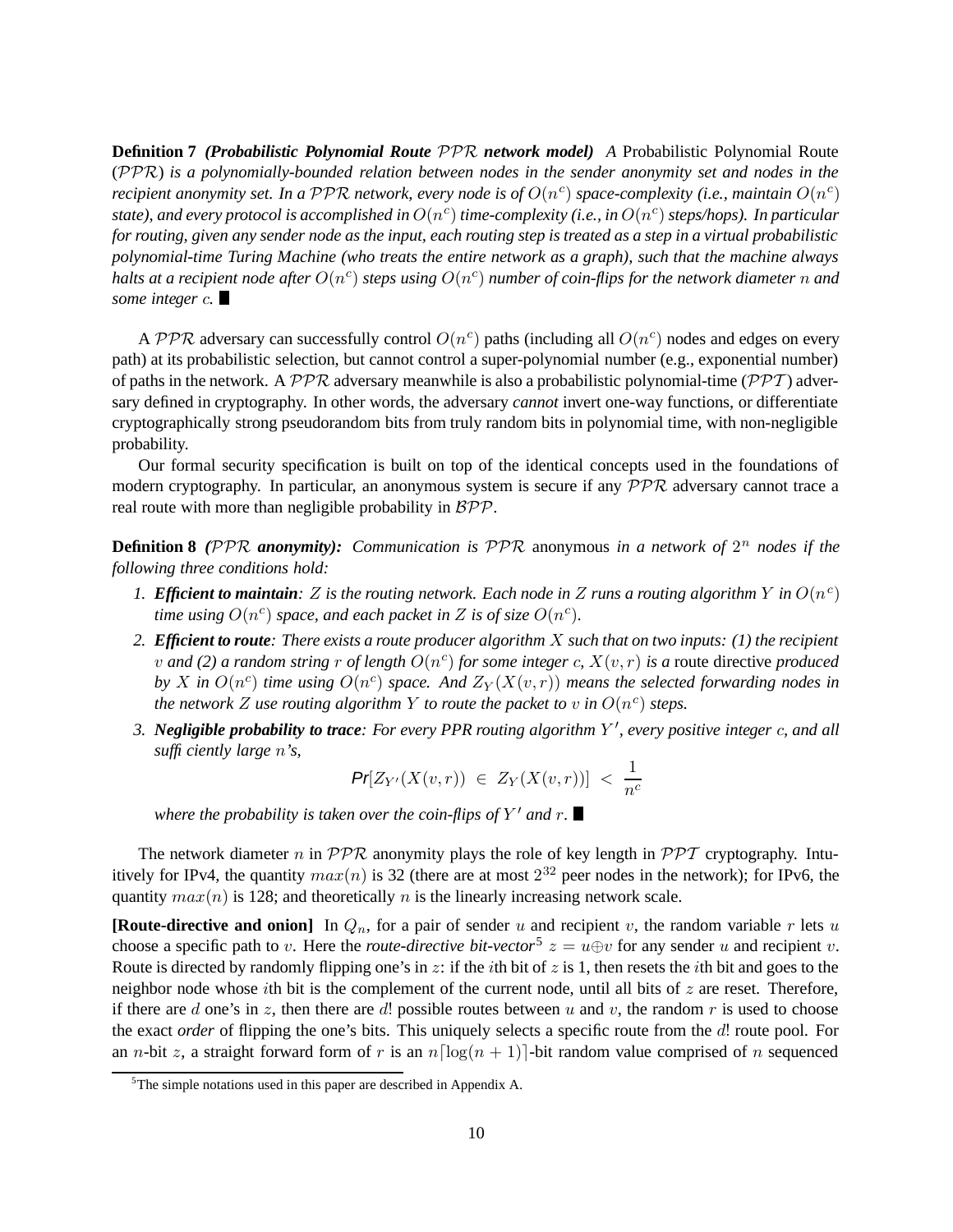fields, each field is of  $\lceil \log(n + 1) \rceil$  bits to denote a bit position in z to be flipped. For example, for a 4-bit  $z=1010$ , an instance of r can be  $3, 1, -1, -1$  which says at first flipping the most significant bit (bit 3) then bit 1. Each field is represented by a  $\lceil \log(n + 1) \rceil$ -bit value.

Like previously discussed, if we want to ensure that there are exponentially many routes between  $u$  and  $v$  (i.e., when u and v are neighbors, u must use its diagonal node as relay, otherwise there is only 1! possible routes between them), then routing can use the diagonal node in the lower half of  $Q_n$  as a relay. In this case,  $z = z_1 || z_2$  is a 2*n*-bit string comprised of two parts:

1. An *n*-bit long string  $z_1 = u\&(2^{n-1}-1)\oplus(2^{n-1}-1)$ , which directs routing from u to  $u\oplus z_1$ .

2. An *n*-bit long string  $z_2 = u \oplus z_1 \oplus v$ , which directs routing from  $u \oplus z_1$  to *v*.

By this relaying strategy, there are always  $x!(n - 1 \le x \le 2n)$  possible routes between any pair of u and v.

Now that we have the route-directive  $X(v, r)$ . The next thing is borrowing a protection from MIXnet [4]. That is, the sender must encode the route-directive  $X(v, r)$  using a layered onion structure, so that the adversary cannot see the route by seeing  $v$  and  $r$ .

**Remark 9** *The* PPR *anonymity model implies that a viable solution must be fully distributed. Any countermeasure, such as centralized service or threshold cryptography (where the security protection can only* tolerate up to a constant threshold number t of adversarial nodes) that is vulnerable to a polynomial number of adversarial nodes or links, is broken by the definition. In particular for onion encryption, if we don't want *to use exponential overhead to acquire* 2 <sup>n</sup> *public keys, then we need a fully distributed identity-based en*cryption (IBE) scheme [24]. Here the term "fully distributed" means the IBE cryptosystem should not have a *centralized or polynomially shared authority as specified in [3][24]. A fully distributed IBE is unfortunately not available at the moment when this paper is written.*

**[Exemplary design: IBE onion routing as** Y **]** If a fully distributed IBE cryptosystem is feasible, then a sample onion routing protocol can use a uniform packet format described below:

|               | x onion layers ( <i>n</i> bits per layer) |                         |          |                                                      |               |
|---------------|-------------------------------------------|-------------------------|----------|------------------------------------------------------|---------------|
| outmost laver | 2nd outmost layer                         | $\cdots$                |          | innermost layer    message payload    random padding |               |
| $n$ bits      | $n$ bits                                  | <i>n</i> bits per layer | $n$ bits | $\iota$ bits                                         | $(2n-x)$ bits |

Here *l* is the uniform payload length. Packets in the network are of a uniform length of  $(2n^2 + l)$  bits.

As described above, for any pair of sender and recipient, it is guaranteed that there are  $x(n - 1 \le x \le 2n)$ hops between them. Therefore, the first  $x - 1$  fields are real, but the last field is  $\perp$ . For the ease of presentation, let's denote the real forwarding vertexes as a sequence  $\langle v_1, v_2, \dots, v_x \rangle$  where  $v_x$  is the recipient vertex.

The sender sequentially puts  $\langle v_2, \dots, v_{x-1}, v_x \rangle$  in the first  $x - 1$  fields, and the last field is filled with a random vertex that is *not* a neighbor of  $v_x$ . This way, the x-th field is actually  $\perp$ , an un-routable symbol. The recipient  $v_x$  knows it is the recipient once it sees  $\perp$ .

Now the sender produces the route-directive onion in the following manner. Using the IBE cryptosystem, the sender uses  $v_x$ 's vertex ID to encrypt<sup>6</sup> the xth field and everything after it (i.e., totally  $(2n-x+1) \cdot n+l$ 

 ${}^{6}$ In practice, encryption is done by XORing the plaintexts with a cryptographically strong pseudorandom ensemble [11]. Given a well-known one-way function f defined on key size  $n_f$ , node u can deliver an encrypted message to node v: (1) u selects an  $n_f$ -bit random seed s; (2) u encrypts the seed using node ID v (i.e., v's public key); (3) Following Blum-Micali's method [2], u produces a cryptographically strong pseudorandom ensemble using the seed  $s$ ; (4)  $u$  XORes the cleartext with the pseudorandom ensemble. At  $v$ 's side, it first decrypts the seed  $s$  using its private key, then produces the same pseudorandom ensemble and successfully decrypts the contents by XOR. In this case, each onion layer is an  $(n_f + n)$ -bit field with  $n_f$  bits dedicated to store the seed. The granularity of bitwise shift operations is hence  $n_f + n$  rather than n.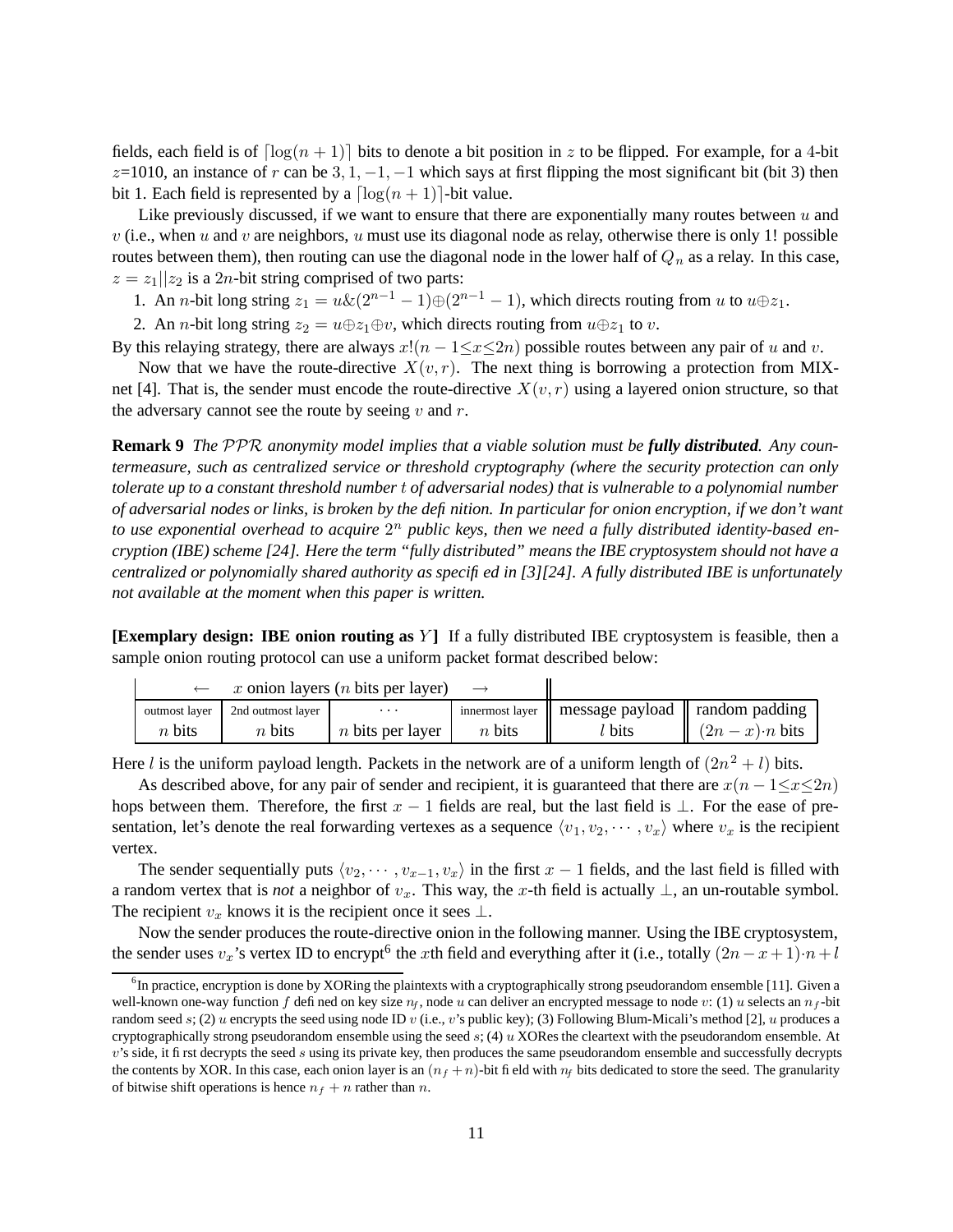bits), then uses  $v_{x-1}$ 's vertex ID to encrypt the  $(x - 1)$ th field and everything after it (i.e., totally  $(2n - x + 1)$  $2) \cdot n + l$  bits), until the entire packet is encrypted with  $v_1$ 's vertex ID. The result of the layered encryption is the route directive onion  $X(v_x, r)$ .

At each routing stop, the vertex strips off one layer of the onion:

- 1. It at first decrypts the onion packet with its own IBE private key;
- 2. Then it knows the next stop by inspecting the first  $n$  bits of the decrypted packet;
- 3. Then it bitwisely shifts the entire packet to the left for  $n$  bits, and appends  $n$  truly random bits to fill in the last  $n$  bits;
- 4. The result is forwarded to the next stop.

At the real recipient, it sees an un-routable vertex after decryption, then it accepts the l-bit message payload.

#### **3.3.1 Advanced anonymity attacks**

The adversary defined so far is a purely passive eavesdropper and traffic analyst, though it can unconditionally compromise polynomially many routes which are chosen randomly. This corresponds to the basic  $\mathcal{PPT}$ adversary in cryptography. Anonymity attacks that are analogous to Chosen Plaintext Attack (CPA) [12], Chosen Ciphertext Attack Type 1 (CCA1) [15] and Chosen Ciphertext Attack Type 2 (CCA2) [17] are also practical. In this section we elaborate on these advanced attacks.

As Shannon pointed out [25], perfect cipher is a symmetric structure where the three dimensions (plaintext m, ciphertext e and keyed transformation  $f_{key}$ ) can be pairwisely switched. Nevertheless, in real applications the roles of the three dimensions are different and asymmetric.

- Transmitted ciphertexts are public, and *chosen ciphertext attack* (CCA) (on a polynomial number of ciphertexts that are not the target ciphertext) is feasible in cryptography. A *decryption oracle* is supposed to help a CCA attacker obtain corresponding plaintexts.
- Any key must not be revealed (also known as the "Kerckhoff Desiderata"). The goal of cryptanalysis is to reveal the secret key.
- Polynomially-bounded *chosen plaintext attack* is feasible in cryptography.

Similarly, our notion of anonymity should possess similar properties, which are illustrated in Figure 6 and 7. In Figure 6, the symmetric structure is transformed to an equivalent form. This figure shows how to build an analogy between sender anonymity and cryptography.

- Route-directive onions are transmitted in public, and *chosen route attack* (on a polynomial number of routes that are not the target route) is feasible in  $\mathcal{PPR}$  sender anonymity. The decryption oracle used in CCA attacks is replaced with a *route trace oracle* that reveals the real recipient upon a given public route-directive onion (even though the onion is protected by certain cryptosystem).
- Any sender must not be revealed. The goal of sender anonymity attack is to reveal the secret sender.
- Polynomially-bounded *chosen recipient attack* is feasible in PPR anonymity model by definition.

In a nutshell, for sender anonymity, chosen plaintext attack (CPA) in cryptography is transformed into chosen recipient attack (CRA), and chosen ciphertext attack (CCA) is transformed into chosen route attack (CRtA). Both attacks have "adaptive" variants. In other words, given the dynamic output of previousround chosen route/recipient attack, the adversary can choose the next-round route/recipient according to its optimal choice. A practical example of adaptive chosen route attack is the "tagging attack" proposed by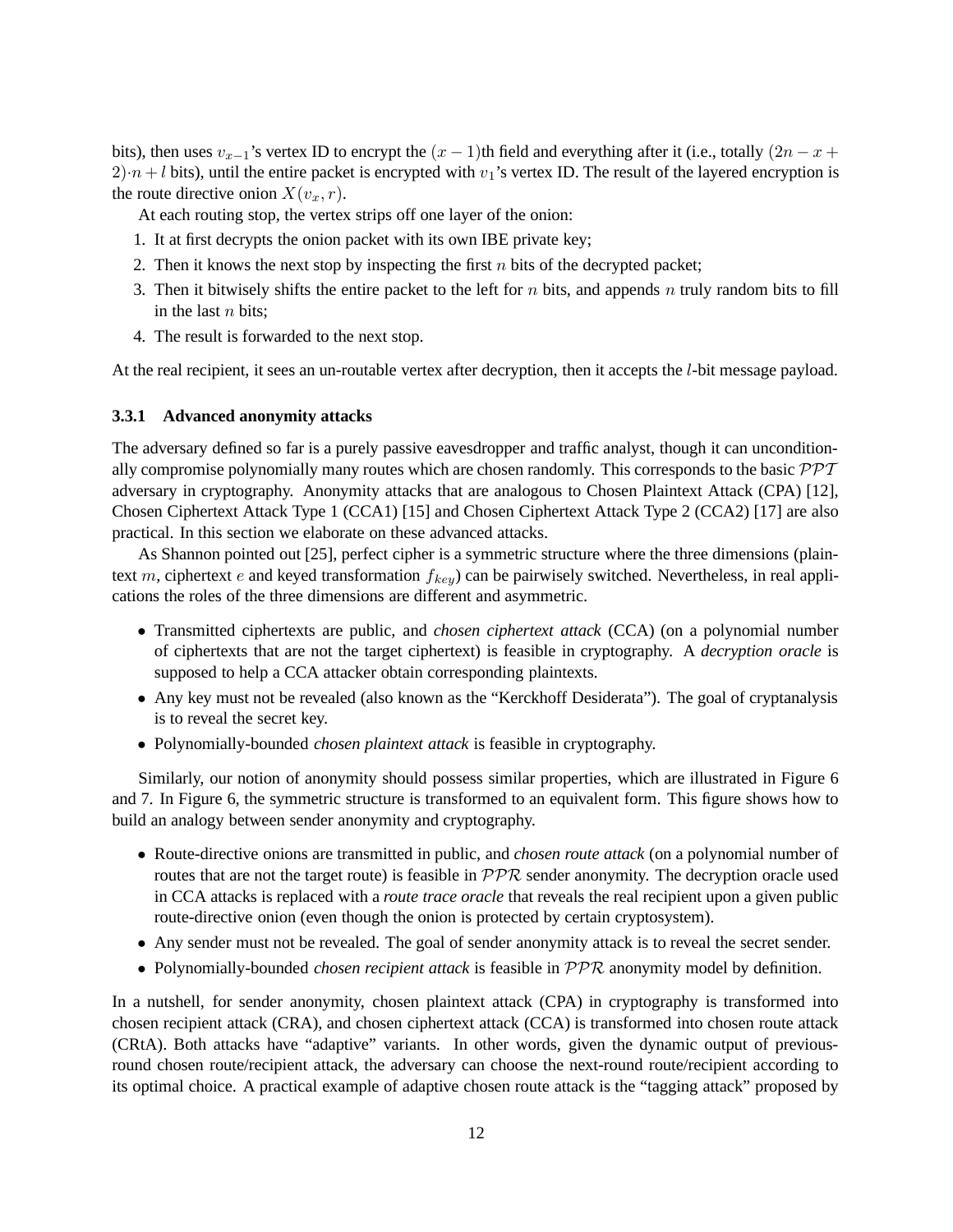Danezis et al. [8], where an adversarial node en route modifies a message by embedding a pattern so that the pattern can be recognized later by another adversarial node en route. This effectively implements the "route trace oracle". The adversary's probabilistic choices are adaptively improved by the information from the oracle.

Similar to sender anonymity, Figure 7 shows an analogy between recipient anonymity and cryptography. It is identical to Figure 7 except the roles of sender and recipient are switched, and consequently "chosen recipient attack" (CRA) against sender anonymity is changed to chosen sender attack (CSA) against recipient anonymity.

**Remark 10** In Definition 7, we did not include onion in the definition specification. Now we make it up *since the advanced attacks have been described.*

*If the adversary compromises polynomial number of routes (including every nodes and edges en route) following the uniform distribution, then a polynomially-bounded hypercube network maintenance protocol* specified in Section 4 (i.e., this one is without any cryptographic protection like the IBE onion routing) al*ready trivially satisfies Definition 7. However, the adversary can compromise polynomial number of routes following its* own *probabilistic distributions using its own coin-flips. This distribution is no longer necessarily the uniform distribution.* This makes CSA, CRA, CRtA *attacks feasible.* For example, in  $Q_n$ , if the *adversary controls a cyclic path and partitions the network into at least two sub-nets: one sub-nets has*  $O(n^c)$  *nodes, and the other sub-net(s) has*  $O(2^n - n^c)$  *nodes, then the system is broken by CRA or CSA because the adversary now knows where is the sender/recipient with non-negligible probability.*

*A mistake is to devise a network-based countermeasure like this: every node periodically and randomly* selects another vertex label, then switch labels with the node with that label. This proactive design effectively *enforces the adversary make random choices following the uniform distribution in node/link compromise. Unfortunately, by inspecting the overhead we can see the overhead is exponential—the overhead of this design is equivalent to a flooding in* Q<sup>n</sup> *after* n *rounds of network-wide proactive exchange. Thus proactive designs are disqualified because they incur exponential overhead!*

*This is the reason why cryptographic onion is introduced. Despite the "smart" adversary can compro*mise polynomial number of any set of routes (with every nodes and links en route), the onion localizes the *damage to the compromised nodes, who cannot see the (route-directive) messages intended for uncompromised nodes.*

#### **3.3.2 Definitions using indistinguishability**

The advanced attacks call for re-defining the concept of  $PPR$  anonymity using indistinguishability (similar to semantic security [12] and non-malleable security [10]).

**Definition 11** *(*IN D − CRA *sender anonymity): An anonymous network ensures* IN D − CRA sender anonymity *with following components:*

- 1. Z, the onion routing network<sup>7</sup>. Each node in the onion routing network runs a routing algorithm in  $O(n^c)$  *time using*  $O(n^c)$  *space, and each packet is of size*  $O(n^c)$ *.*
- 2. *X*, the route-directive producer function, gets two inputs: (1) a pair of arbitrary nodes  $V = (v_i, v_j)$ , where the first one is the real recipient and the second one is a decoy, and  $(2)$  a random string r of length  $O(n^c)$  for some integer c.  $X(V,r)$  produces the route-directive onion z in  $O(n^c)$  time using  $O(n^c)$  space.

<sup>&</sup>lt;sup>7</sup>This is a general notion, not the practical 'Onion Routing' protocol [21].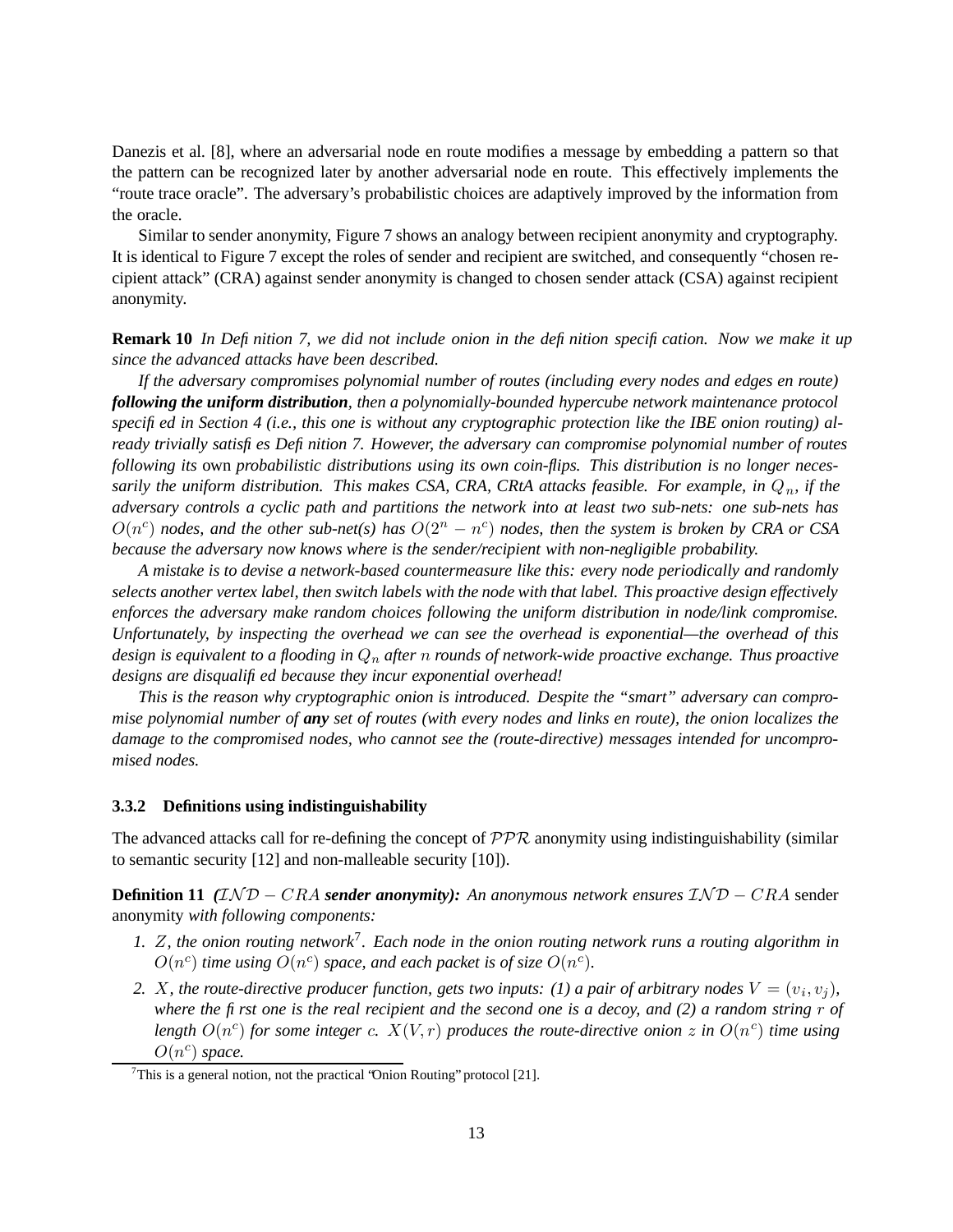- *3. Y*, *the routing function, gets the onion* z.  $Z_Y(z)$  *means the network* Z *employs* Y *to deliver packet to the real recipient*  $v_i$  *in*  $O(n^c)$  *stops.*
- *4. For any*  $v \in V$ *, for all*  $r \in \{0,1\}^{n^c}$ ,  $Y(X(v,r)) = v$ *.*
- 5. The system has the property of indistinguishability: for all PPR adversary  $Y'$ , for all integer  $c$ , and *for all sufficiently large* n*'s*

$$
\Pr[Z_{Y'}(X(v_i,r)) = v_i] - \Pr[Z_{Y'}(X(v_j,r)) = v_i] < \frac{1}{n^c}
$$

*where the probability is taken over the internal coin-flips of* Y <sup>0</sup> *and the choice of* r*.*

**Remark 12** *Recall the onion in* PPR *anonymity is an analogue of ciphertext in* PPT *cryptography (actu*ally it is an IBE ciphertext). And the recipient is an analogue of plaintext. The adversary  $Y'$  gains negligible *advantage by choosing recipients.*

**Definition 13** *(*IN D − CRtA *sender anonymity): An anonymous network ensures* IN D − CRtA sender anonymity *with following components:*

- 1. Z, the onion routing network. Each node in the onion routing network runs a routing algorithm in  $O(n^c)$  *time using*  $O(n^c)$  *space, and each packet is of size*  $O(n^c)$ *.*
- *2.* X*, the route-directive producer function, get three inputs: (1) a randomly chosen relay node* w*, (2) the recipient* v and (3) a random string r of length  $O(n^c)$  for some integer c.  $X(w, v, r)$  produces the *route-directive onion*  $z$  in  $O(n^c)$  *time using*  $O(n^c)$  *space.*
- *3. Y*, *the routing function, gets the route-directive onion z.*  $Z_Y(z)$  *<i>means* Z *employs* Y *to deliver packet at fi* rst to the relay w, then to the recipient v (both in  $O(\hat{r})$  steps). Let's denote  $Z_Y(z) = (w, v)$ .
- *4. For any*  $w, v$ , *for all*  $r \in \{0, 1\}^{n^c}$ ,  $Z_Y(X(w, v, r)) = (w, v)$ .
- *5. The system has the property of indistinguishability: for all* PPR *routing algorithm* Y *, for all integer* c, and for all sufficiently large n's, there exists Y which is the simulator of Y such that

$$
\mathsf{Pr}[Z_Y(X(w,v,r)) = (w,v)] - \mathsf{Pr}[Z_{Y'}(X(w',v,r)) = (w,v)] < \frac{1}{n^c}
$$

where  $w'$  in the simulator's testing onion  $X(w', v, r)$  must be different from  $w$  in the real onion  $X(w, v, r)$ , and the probability is taken over the choice of w and w', the internal coin-flips of Y' and *the choice of* r*.*

**Remark 14** In the pre-processing mode, Y' is only allowed to produce a polynomial size vector  $[X(w_i, v, r)]$ ,  $w_i \neq w$  *for testing before* Y's *onion*  $X(w, v, r)$  *becomes public. In the post-processing mode,* Y' *is allowed to produce the polynomial size vector*  $[X(w_i, v, r)]$ ,  $w_i \neq w$  *for testing before and after* Y's *onion*  $X(w, v, r)$  *becomes public. This difference in modes is not significant as the above definition is applicable to both cases.*

*The notion* (w, v) *is the relation* R(w, v) *used in Dolev-Dwork-Naor paper [10]. We assumed that the network is an undirected graph. Thus a routing algorithm* Y *that connects* w *and* v *actually captures a relation* R *between them. So in our notion* R *is not indispensable.*

*Here the choice of* w *follows a probabilistic distribution chosen by* Y *(like the distribution* M *on cleartext* messages chosen by DDN's adversary  $A$ ).  $X(w', v, r)$  is the "molded" version of  $X(w, v, r)$ , which is *unknown to the simulator. Like non-malleable cryptography, this definition states that knowing the routedirective onion (which is the analogue of ciphertext) does not help the adversary to gain non-negligible advantage, except we have simplified DDN's notions to fit in the new context.*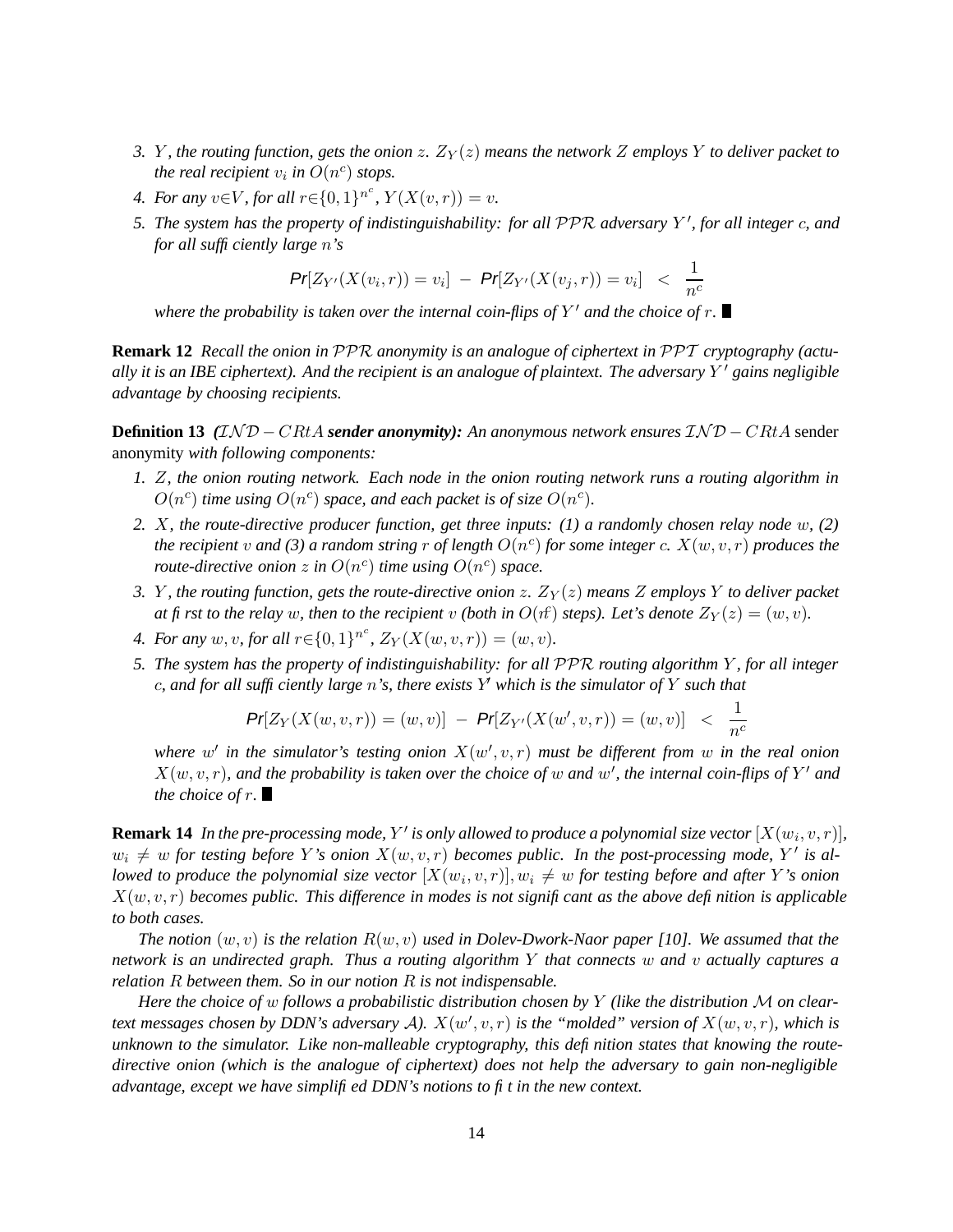The  $\mathcal{IND} - \mathcal{CS}A$  and  $\mathcal{IND} - \mathcal{CH}A$  recipient anonymity are similarly defined except the roles of sender and recipient are switched. Note that we model the underlying network as an undirected graph. Thus whether a node is sender or recipient is really not significant with respect to routing, except the sender is the one who initiates an IOI (communication event).

If a hypercube network N that can be constructed and maintained in  $O(n^c)$  time-complexity and  $O(n^c)$ space-complexity, then  $N$  can be used with a semantically secure IBE cryptosystem (or a non-malleable IBE cryptosystem) to ensure  $\mathcal{IND} - \mathcal{CRA} \mathcal{IND} - \mathcal{CS}A$  anonymity (or  $\mathcal{IND} - \mathcal{CRA}A$  anonymity). We then study the feasibility of constructing the hypercube network with polynomially bounded overheads.

### **4 Fully distributed hypercube maintenance**

This section studies the feasibility of creating and maintaining a fully distributed hypercube network using  $O(n^c)$  steps and incurring  $O(n^c)$  space per node. The presented algorithms have been implemented.

It was shown in [20] that Content-Addressable Network [19] (CAN), a well-known P2P network structure, organizes peer nodes into hypercube when a collision free hash function can evenly distribute nodes on a d-torus space. In a network of  $O(2^n)$  nodes, each node only maintain state about their  $O(n)$  neighbors (and if a neighbor is occupied, the node has a connection with the neighbor). Nonetheless, we use a slightly different algorithm without calling hash functions. In theory, the hash function used in CAN should be a Collision-Resistant Hash Function (CRHF) [7], but in practice a Universal One-Way Hash Function (UOWHF) that can be constructed based on any one-way permutation [14] is used. Unfortunately, in both cases, the probability of collision is negligible, but not zero. Whenever collision happens, the network is no longer a hypercube (especially when the number of vertexes is exactly  $2<sup>n</sup>$ ). In this section, we show that *fully distributed* hypercube construction can be constructed and maintained with *polynomial* overheads and *without* depending on other mathematical assumptions, such as collision-resistance of CRHF and UOWHF.

As specified in Algorithm 2, a fully distributed hypercube network can be inductively constructed by maintaining a virtual counter. If the counter's value is  $cnt$ , then the new node will occupy the vertex whose label is cnt. However, in a fully distributed P2P network, the counter must not exist physically. Otherwise, either there exists single point (thus polynomial number) of compromise in a centralized storage design, or updating the counter incurs exponential overhead in a fully distributed storage design. Algorithm 2 satisfies the constraint using  $O(n^2)$  complexity.

### **Algorithm 1** DIAMETER: Get current network diameter n

**Require:** No global view of the network is allowed. The algorithm is initiated on any occupied vertex V'.

1: **for**  $(n := 0; n < max(n); n := n + 1)$  **do** 

- 2: Use Algorithm 3 to determine whether vertex  $2^{n+1}$  is occupied.
- 3: **if** (Vertex  $2^{n+1}$  is not occupied) **then**
- 4: Break the loop.
- 5: **end if**
- 6: **end for**

**Ensure:** *n* is the current network diameter.

The LEAVING algorithm is trivial, as the leaving node issues a faked join to know the lastly occupied vertex, switches the label with the last vertex, then deletes the last vertex (i.e., shut down the connections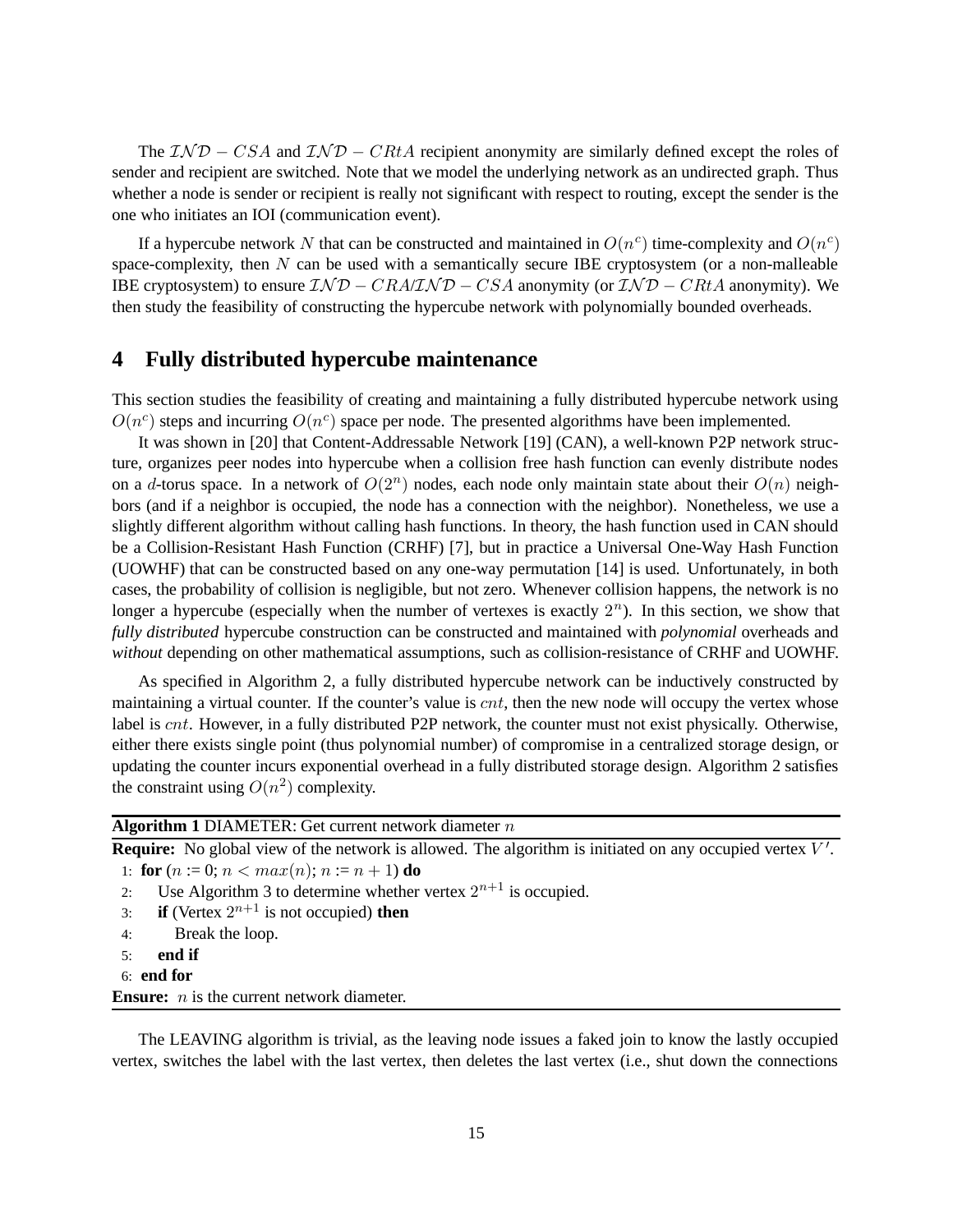**Algorithm 2**  $JOIN(prefix, n)$ : Joining the current network of diameter n

**Require:** Initiated by any occupied vertex  $V'$  known to the joining peer. The parameter  $prefix$  is 0 (i.e., empty prefix) at the time of invocation, and  $Q_0$  must exist *a priori*. In other words, the algorithm should be invoked as " $JOIN(0, DIAMETER()$ " by V', and vertex 0 is already occupied.

- 1: Use Algorithm 4 to determine whether vertex  $prefix + 2<sup>n</sup> 1$  is occupied.
- 2: **if** (Vertex  $prefix + 2<sup>n</sup> 1$  is occupied) **then**
- 3: Return  $2^n$ .
- 4: **end if**

5: **for**  $(j := 0; j < (n-1); j := j + 1)$  **do** 

- 6: Use Algorithm 4 to determine whether vertex  $prefix + 2^{n-1} + 2^j$  is occupied.
- 7: **if** (Vertex  $prefix + 2^{n-1} + 2^j$  is not occupied) **then**
- 8: Break the loop.
- 9: **end if**
- 10: **end for**

11: **if** (Vertex  $prefix + 2^{n-1} + 2^j$  is not occupied) **then** 

- 12: Return  $2^{n-1} + JOIN(prefix + 2^{n-1}, j)$ .
- 13: **else**

```
14: Return 2^{n-1} + JOIN(prefix + 2^{n-1}, n-1).
```

```
15: end if
```
**Ensure:** The returned label indicates an empty vertex reserved for the joining peer. Here "return" means that the unoccupied node with least vertex ID is found.

with all neighbors). If a node crashes before it leaves, its neighbors can detect this condition and implement the switch between the crashed node and the last node.

**Remark 15** *Like all fully distributed P2P network protocols [19][26], the algorithms presented in this* paper assume that the joining node knows at least a node already in the network by some out-of-band *means. For example, an online lookup service randomly probes the network and knows polynomial number of network members. The joining node can access the lookup service to know a randomly selected member.* The existence of such lookup service poses no anonymity threat to the P2P network (since it has nothing to *do with IOI and related anonymity aspects), thus will not be discussed in* PPR *anonymity research. As a* result, for each member node, it knows its n neighbors (or  $n-1$  if the network is not an exact hypercube) plus a node for initiating joining procedure. The extra storage overhead incurred for joining does not affect *the polynomial bound.*

All algorithms described in this paper are of at most quadratic time-complexity. First, the routing algorithm shown in Algorithm 3 always ends in  $O(n)$  time because the maximal Hamming distance is n. Second, let's assume that the maximal network diameter allowed is  $max(n)$  (e.g., 128 in IPv6). Algorithm 1 ends in at most  $max(n)$  steps, and each of the step takes at most n steps due to Algorithm 3. Thus Algorithm 1 is of  $O(n^2)$  time-complexity. Third, lines 5–10 of Algorithm 2 implement a linear scan over the  $(n-1)$ least significant bits of the vertex label, and lines 11–17 of Algorithm 2 implement a recursion over the n-bit label. Both of them end in at most n steps. Since line 6 is of  $O(n)$  time-complexity, Algorithm 2 is of  $O(n^2)$ time-complexity.

All algorithms described in this paper are of  $O(n)$  space-complexity. Each vertex in the hypercube has n neighbors (or in some cases  $n-1$  when the total number of vertexes is less than  $2<sup>n</sup>$ ). In the fully distributed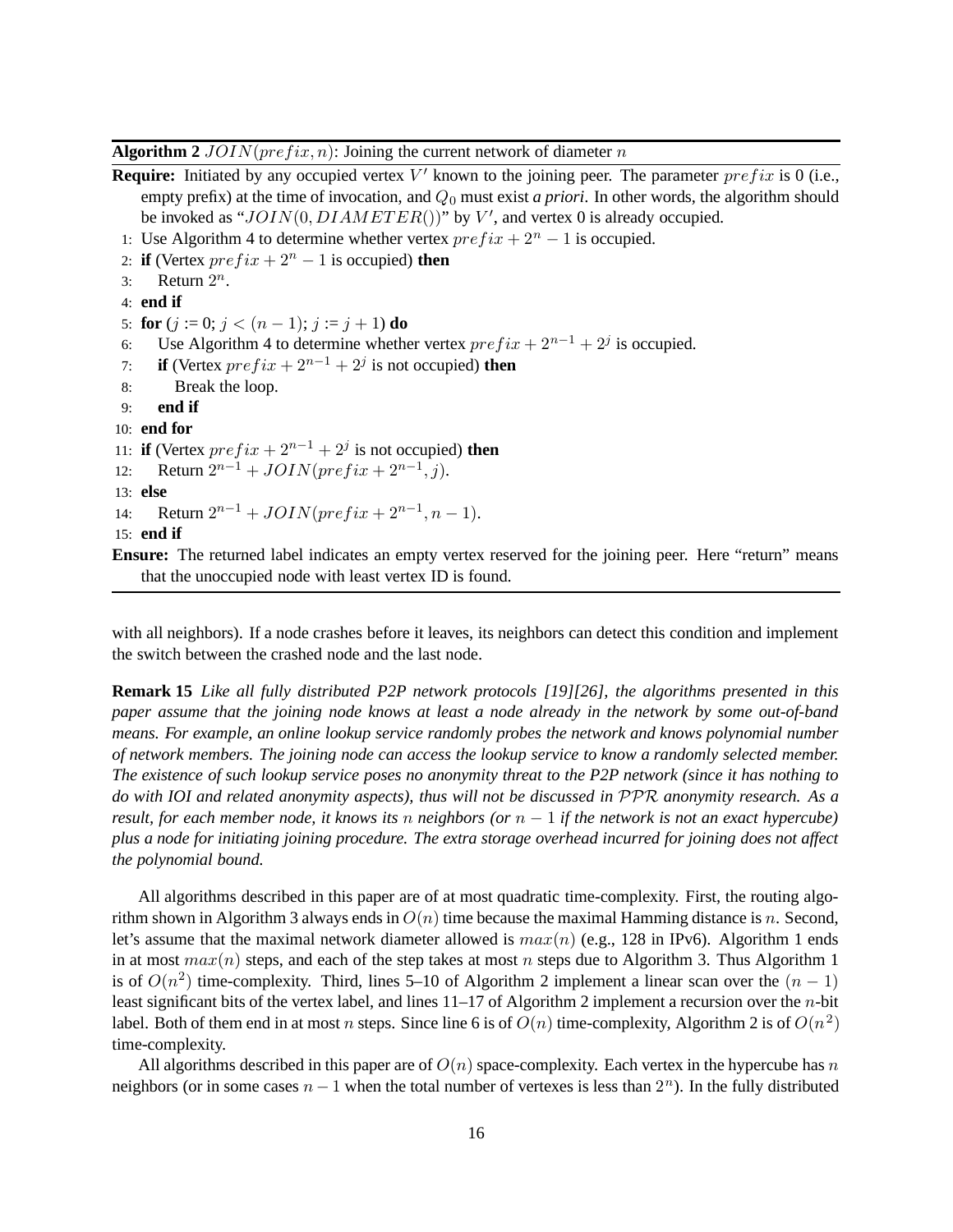design, each vertex only knows its  $O(n)$  neighbors. Certainly, the algorithms can be generalized to acquire connections with  $c$ -hop neighbors. The  $c$ -hop variant implements a more communication efficient oblivious routing scheme using  $O(\frac{1}{c} \cdot n)$  steps by incurring  $O(n^c)$  space overhead per node. All such variants feature the same polynomial bound.

### **5 Conclusions and future work**

In this paper we seek to illustrate a newly discovered analogue between anonymity and cryptography. Like message privacy, we show that anonymity can be classified into two major categories: (1) the informationtheoretic perfect anonymity and (2) complexity-based anonymity. Like information-theoretic perfect secrecy (which needs  $2^n$  keys to protect  $2^n$  messages against an unbounded cryptanalyst), perfect anonymity is achievable with  $O(2^n)$  overhead to resist an unbounded traffic analyst in a network with  $2^n$  nodes, for example, in DC-nets with various network topological settings.

Nevertheless, again like perfect secrecy, this kind of anonymity model is impractical and not useful in the real world. We propose a set of formal notions to model a polynomially bounded adversary and polynomially bounded countermeasures. The newly proposed Probabilistic Polynomial Route  $(\mathcal{PPR})$  adversary is an analogue of the conventional Probabilistic Polynomial Time  $(\mathcal{PPT})$  adversary, but with network-based abstractions. Then it is possible to define formal notions of anonymity in terms of various capabilities of the attacker. Several advanced attacks, like chosen recipient attack against sender anonymity (CRA), chosen sender attack against recipient anonymity (CSA), and chosen route attack (CRtA), are proposed and studied in this paper. This paper focuses on presenting the basic definitions and how peer-to-peer (P2P) network can be used to realize the new complexity based anonymity model. After this  $\mathcal{PPR}$  model is accepted as a valid research foundation, the future work is to design provably secure anonymous protocols on top of the model and to prove the validity of the protocols.

### **References**

- [1] R. Berman, A. Fiat, and A. Ta-Shma. Provable Unlinkability against Traffic Analysis. *Financial Cryptography'04, Lecture Notes in Computer Science, Spring-Verlag*, 3110:266–280, 2004.
- [2] M. Blum and S. Micali. How to Generate Cryptographically Strong Sequences of Pseudo-Random Bits. In *Symposium on Foundations of Computer Science (FOCS)*, pages 112–117, 1982.
- [3] D. Boneh and M. F. Franklin. Identity Based Encryption from the Weil Pairing. *SIAM Journal on Computing*, 32:586–615, 2003.
- [4] D. L. Chaum. Untraceable electronic mail, return addresses, and digital pseudonyms. *Communications of the ACM*, 24(2):84–88, 1981.
- [5] D. L. Chaum. The Dining Cryptographers Problem: Unconditional Sender and Recipient Untraceability. *Journal of Cryptology*, 1(1):65–75, 1988.
- [6] Y. Chen, D. Bindel, H. Song, and R. H. Katz. An Algebraic Approach to Practical and Scalable Overlay Network Monitoring. In *ACM SIGCOMM*, pages 55–66, 2004.
- [7] I. Damgård. Collision Free Hash Functions and Public Key Signature Schemes. In D. Chaum and W. L. Price, editors, *EUROCRYPT'87, Lecture Notes in Computer Science 304*, pages 203–216, 1987.
- [8] G. Danezis, R. Dingledine, and N. Mathewson. Mixminion: Design of a Type III Anonymous Remailer Protocol. In *IEEE Symposium on Security and Privacy*, 2003.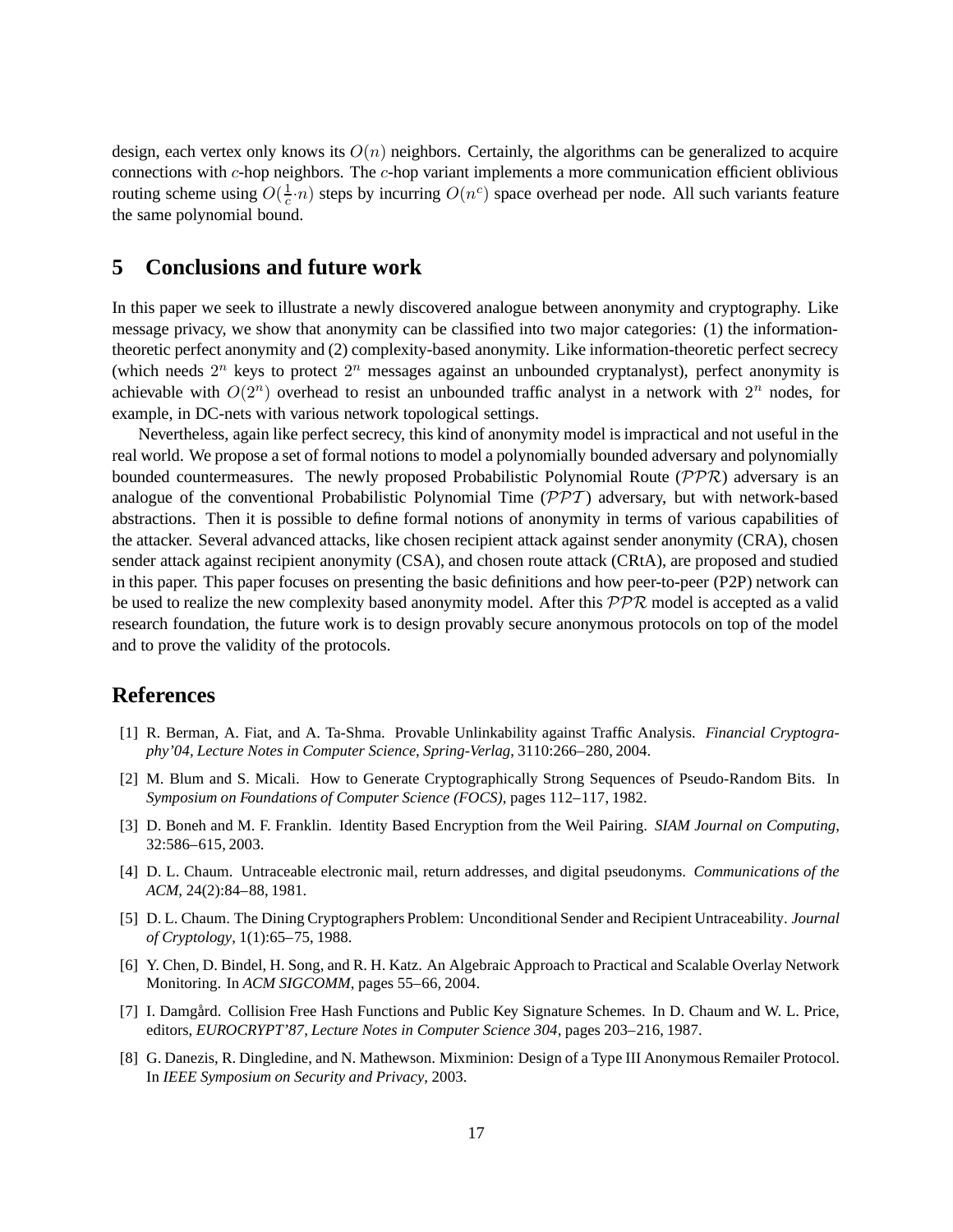- [9] C. D´ıaz, S. Seys, J. Claessens, and B. Preneel. Towards measuring anonymity. In R. Dingledine and P. Syverson, editors, *Proceedings of Privacy Enhancing Technologies Workshop (PET 2002), Lecture Notes in Computer Science 2482*, pages 54–68, 2002.
- [10] D. Dolev, C. Dwork, and M. Naor. Non-malleable cryptography. In *23th Symposium on the Theory of Computation (STOC)*, pages 542–552, 1991.
- [11] S. Dolev and R. Ostrovsky. XOR-trees for Efficient Anonymous Multicast and Reception. *ACM Transactions on Information and System Security (TISSEC)*, 3(2):63–84, 2000.
- [12] S. Goldwasser and S. Micali. Probabilistic Encryption. *Journal of Computer and System Sciences*, 28(2):270– 299, 1984.
- [13] A. K. Lenstra and E. R. Verheul. Selecting Cryptographic Key Sizes. In *Public Key Cryptography*, pages 446– 465, 2000.
- [14] M. Naor and M. Yung. Universal One-Way Hash Functions and Their Cryptographic Applications. In *21st Symposium on the Theory of Computation (STOC)*, pages 33–43, 1989.
- [15] M. Naor and M. Yung. Public-key Cryptosystems Provably Secure Against Chosen Ciphertext Attacks. In *22nd Symposium on the Theory of Computation (STOC)*, pages 427–437, 1990.
- [16] A. Pfitzmann and M. Köhntopp. Anonymity, Unobservability, and Pseudonymity A Proposal for Terminology. In H. Federrath, editor, *DIAU'00, Lecture Notes in Computer Science 2009*, pages 1–9, 2000.
- [17] C. Rackoff and D. R. Simon. Noninteractive Zero-knowledge Proof of Knowledge and Chosen Ciphertext Attack. In J. Feigenbaum, editor, *CRYPTO'91, Lecture Notes in Computer Science 576*, pages 433–444, 1991.
- [18] C. Rackoff and D. R. Simon. Cryptographic defense against traffic analysis. In *Symposium on the Theory of Computation (STOC)*, pages 672–681, 1993.
- [19] S. Ratnasamy, P. Francis, M. Handley, R. Karp, and S. Shenker. A Scalable Content-Addressable Network. In *ACM SIGCOMM*, pages 161–172, 2001.
- [20] S. P. Ratnasamy. A Scalable Content-Addressable Network. PhD Thesis, Computer Science, University of California, Berkeley, Fall 2002.
- [21] M. G. Reed, P. F. Syverson, and D. M. Goldschlag. Anonymous Connections and Onion Routing. *IEEE Journal on Selected Areas in Communications*, 16(4), 1998.
- [22] A. Serjantov. *On the Anonymity of Anonymity Systems*. PhD thesis, University of Cambridge, June 2004.
- [23] A. Serjantov and G. Danezis. Towards an Information Theoretic Metric for Anonymity. In R. Dingledine and P. Syverson, editors, *Proceedings of Privacy Enhancing Technologies Workshop (PET 2002), Lecture Notes in Computer Science 2482*, pages 41–53, 2002.
- [24] A. Shamir. Identity-Based Cryptosystems and Signature Schemes. In *CRYPTO*, pages 47–53, 1984.
- [25] C. E. Shannon. Communication Theory of Secrecy Systems. *Bell System Technical Journal*, 28(4):656–715, 1949.
- [26] I. Stoica, R. Morris, D. Karger, F. Kaashoek, and H. Balakrishnan. Chord: A Scalable Peer-To-Peer Lookup Service for Internet Applications. In *ACM SIGCOMM*, pages 149–160, 2001.
- [27] L. Sweeney. k-anonymity: A model for protecting privacy. *International Journal on Uncertainty, Fuzziness and Knowledge-based Systems*, 10(5):557–570, 2002.
- [28] G. S. Vernam. Cipher Printing Telegraph Systems for Secret Wire and Radio Telegraphic Communications. *Journal American Institute of Electrical Engineers*, XLV:109–115, 1926.
- [29] L. von Ahn, A. Bortz, and N. J. Hopper. k-Anonymous Message Transmission. In V. Atluri and P. Liu, editors, *10th ACM Conference on Computer and Communications Security (CCS 2003)*, pages 122–130, 2003.
- [30] B. Y. Zhao, L. Huang, J. Stribling, S. C. Rhea, A. D. Joseph, and J. Kubiatowicz. Tapestry: A Resilient Globalscale Overlay for Service Deployment. *IEEE Journal on Selected Areas in Communications*, 22(1):41–53, 2004.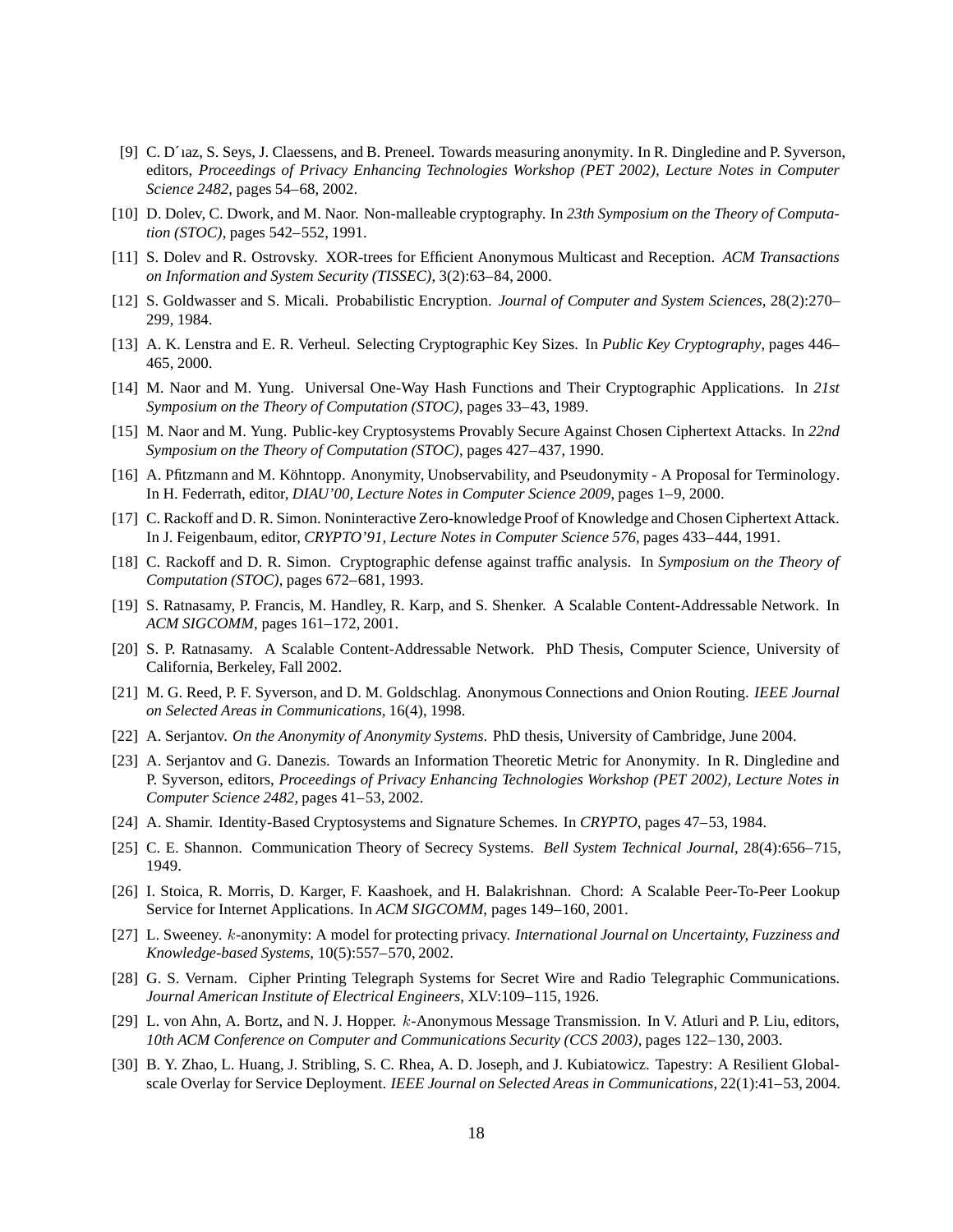# **A Notations**

In this paper  $x \in_R X$  denotes that x is uniformly selected from the set X. For bitwise operations,  $\oplus$  denotes bitwise exclusive-OR, & denotes bitwise AND,  $\parallel$  denotes string concatenation, and  $\vert x \vert$  denotes bit-length for bit-string  $x$  or cardinality for set  $x$ .

The term "encipher" (or "decipher") refers to protecting plaintexts using one-time pads. The term "encryption" (or "decryption") refers to protecting plaintexts using trapdoor one-way permutations.

# **B Hypercube**

**Definition 16** *(Hypercube)* Let  $Q_n$  *be a hypercube of n-dimension.*  $Q_n$  *is inductively constructed by the following algorithm:*

- $Q_0$  *is a single point with*  $2^0$  *vertex.*
- $Q_1$  *is a line segment with*  $2^1$  *vertexes.*
- *Given* Qn−<sup>1</sup> *with* 2 n−1 *vertexes, we label each vertex of* Qn−<sup>1</sup> *with* (n − 1)*-bit binary string. Then*  $Q_{n-1}$  *is duplicated as*  $Q'_{n-1}$ *. In the original*  $Q_{n-1}$ *, each vertex label is prefixed with* 0. In  $Q_{n-1}$ *, each vertex label is prefixed with 1.*  $Q_n$  *is constructed from*  $Q_{n-1}$  *and*  $Q'_{n-1}$  *by connecting them: A* vertex in  $Q_{n-1}$  is connected with a vertex in  $Q_{n-1}'$  if their labels differ only at the most signifi cant bit. П

 $Q_n$  is comprised of two  $Q_{n-1}$ 's: the most significant bit (MSB) of one  $Q_{n-1}$  is 0, and the MSB of the other  $Q_{n-1}$  is 1. We will called the former one "lowerhalf" and the latter one "upperhalf". Some vertexes in the upperhalf are allowed to be empty in our hypercube construction.

**Algorithm 3** Oblivious routing in hypercube

**Require:** No global view of the network is allowed. Each node only knows its neighbors. The algorithm is initiated on any occupied vertex  $V'$ .  $currentV := V'.$ **loop**  $nextV :=$  flip any different bit between  $currentV$  and V. **if** ( $nextV == V$ ) **then** Break the loop. Find out whether my neighbor  $V$  is occupied. **end if if** (nextV is unoccupied) **then** Break the loop. V is not reachable thus unoccupied. **end if**  $currentV := nextV$ . Go from  $currentV$  to  $nextV$ . **end loop Ensure:** Either declare V is not reachable and unoccupied, or reach V. The algorithm ends in at most d steps, where  $d$  is the Hamming distance between  $V'$  and  $V$ .

If the network is an exact hypercube, we can flip *any* different bit in Algorithm 3. However, in practice the upperhalf of  $Q_n$  may have empty vertexes and the lowerhalf is fully occupied, thus the links crossing the upperhalf and the lowerhalf must be taken at the very beginning and the very end, if there is any. This means that (1) the most significant bit should always be flipped at the first step if  $V'$  is in upperhalf (i.e.,